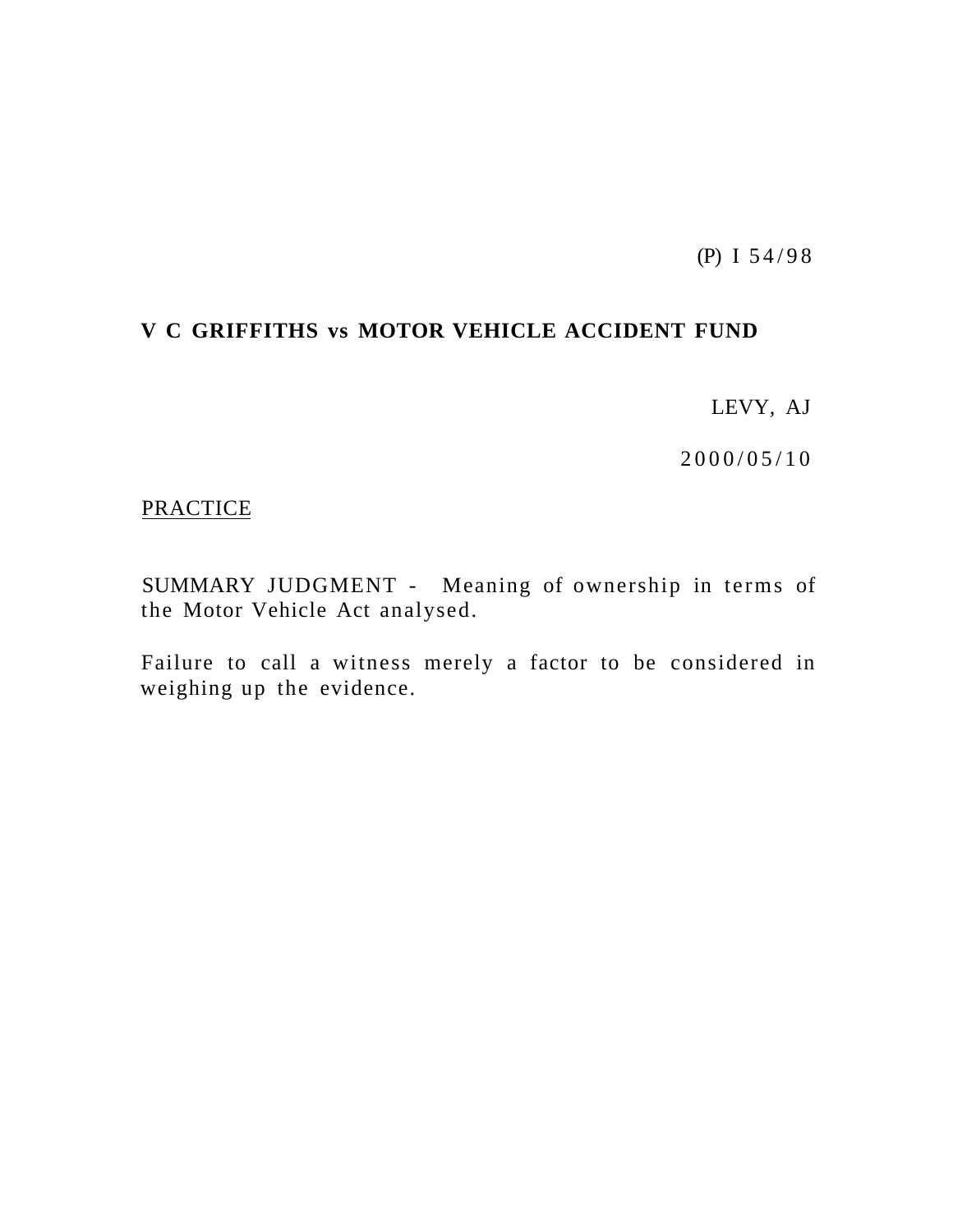In the matter between:

#### **V C GRIFFITH PLAINTIFF**

versus

## **MOTOR VEHICLE ACCIDENT FUND DEFENDANT**

**CORAM:** LEVY, **A**.J.

Heard on: 2000.02.29; 2000.03.01 & 02

Delivered on: 2000.05.10

#### **JUDGMENT**

**U.:** In this matter Adv H Geier appears for Plaintiff and Adv **L** C Muller SC for Defendant.

On 25 October 1996 summons was issued out of the High Court by the Plaintiff who is a widow and who sues in her personal capacity and in her capacity as mother and natural guardian of her five minor children claiming that Defendant pay her a total of N\$479 333.00 arising from an accident involving a motor vehicle N36661W which occurred on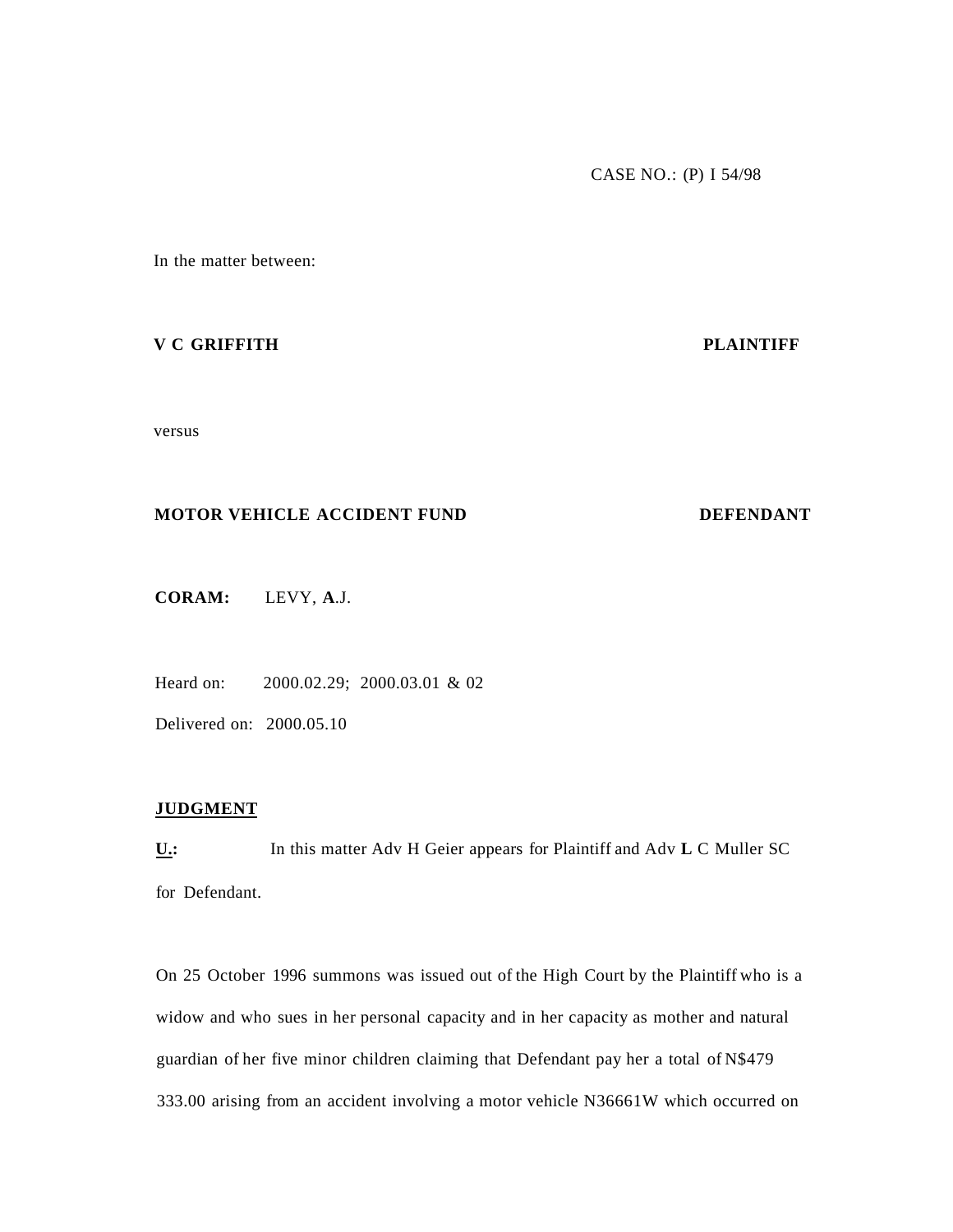**22 September 1994. The Defendant is the Motor Vehicle Accident Fund of Namibia established in terms of Section 2 of the Motor Vehicle Accident Act, 30 of 1990.** 

**The Particulars of Claim have been amended on several occasions and the matter has previously been set down for hearing on 10 March 1998, 14 December 1998, 20 September 1999 and on each occasion postponed without any evidence having been led.** 

**Different counsel have acted for Plaintiff from time to time and due to her impecuniosity different attorneys as well. Plaintiffs present counsel has informed this Court that once again an amendment of the pleadings will be moved but he says that this amendment has no bearing on the present issue. In any event as at this stage the application for the amendment was not moved.** 

**As can be expected, in the circumstances of this case, the particulars of claim have become a clumsy and inelegant document.** 

**In an effort to expedite this matter and for convenience, the parties have agreed that this Court should decide the issue of ownership of the vehicle involved in the accident at a hearing separate from the other issues. For a decision in this respect the Court must have regard to the pleadings and to the evidence placed before it. It is, however, unnecessary to analyse all the pleadings. It will suffice to set out a resume of such pleadings which are applicable including Defendant's plea. The letters FNB are used to denote the First National Bank.**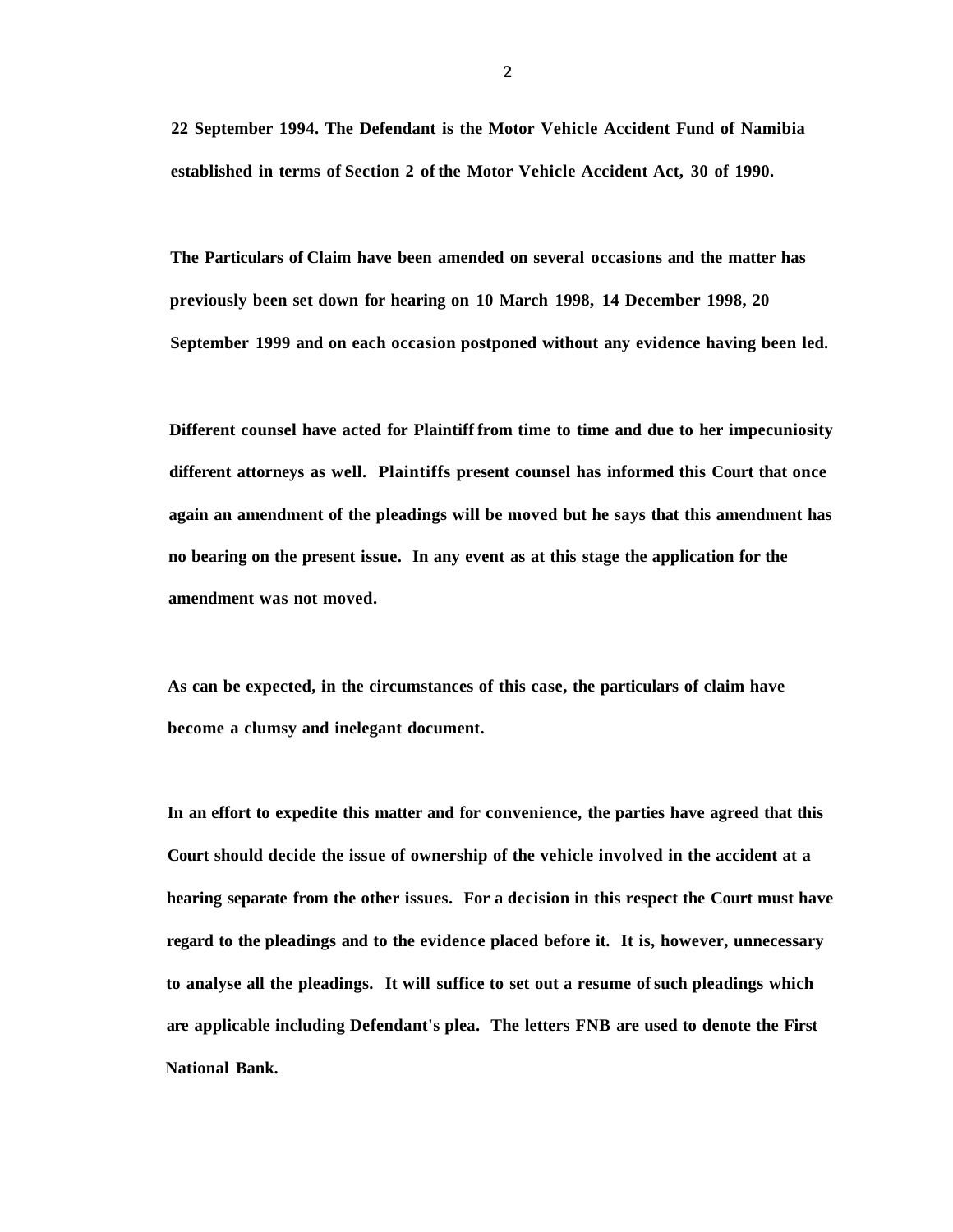**In her particulars of claim, plaintiff alleges** inter alia **that:-**

**"(4) on 22 September, 1994, First National Bank of Namibia Ltd (hereafter FNB)**  was the owner of the motor vehicle, N36661W, alternatively Mr R Vogt, **alternatively, one Jakkals Pretorius.** 

**(5) On 22 September 1994, the plaintiffs husband Clive Gareth Paul Griffiths was the driver of Mercedes Benz registration number N36661W driving on the main road between Otjiwarongo and Kalkfeld when the motor vehicle** 

- **(a) tore apart in two pieces and left the road, alternatively,**
- **(b) commenced and/or developed tearing and/cracking and/or commenced breaking up and left the road and collided with a tree, alternatively,**
- **(c) left the road and collided with "a tree"**

#### **Plaintiff thereafter alleges that**

- **"6....** The aforesaid accident was caused by the negligence of the owner of the motor vehicle. In so far as the owner was FNB, it is averred that:-
	- **(a) at all relevant times hereto, one J. Kaufmann and/or one Pikkie Louw and/or another employee or employees of FNB was/were by act or omission negligent, which negligence caused the accident;"**

**In terms of further particulars subsequently supplied, Plaintiff alleged that the said Kaufmann was the manager of the finance branch of FNB, alternatively, the Manager of Wesbank, trading as FNB.**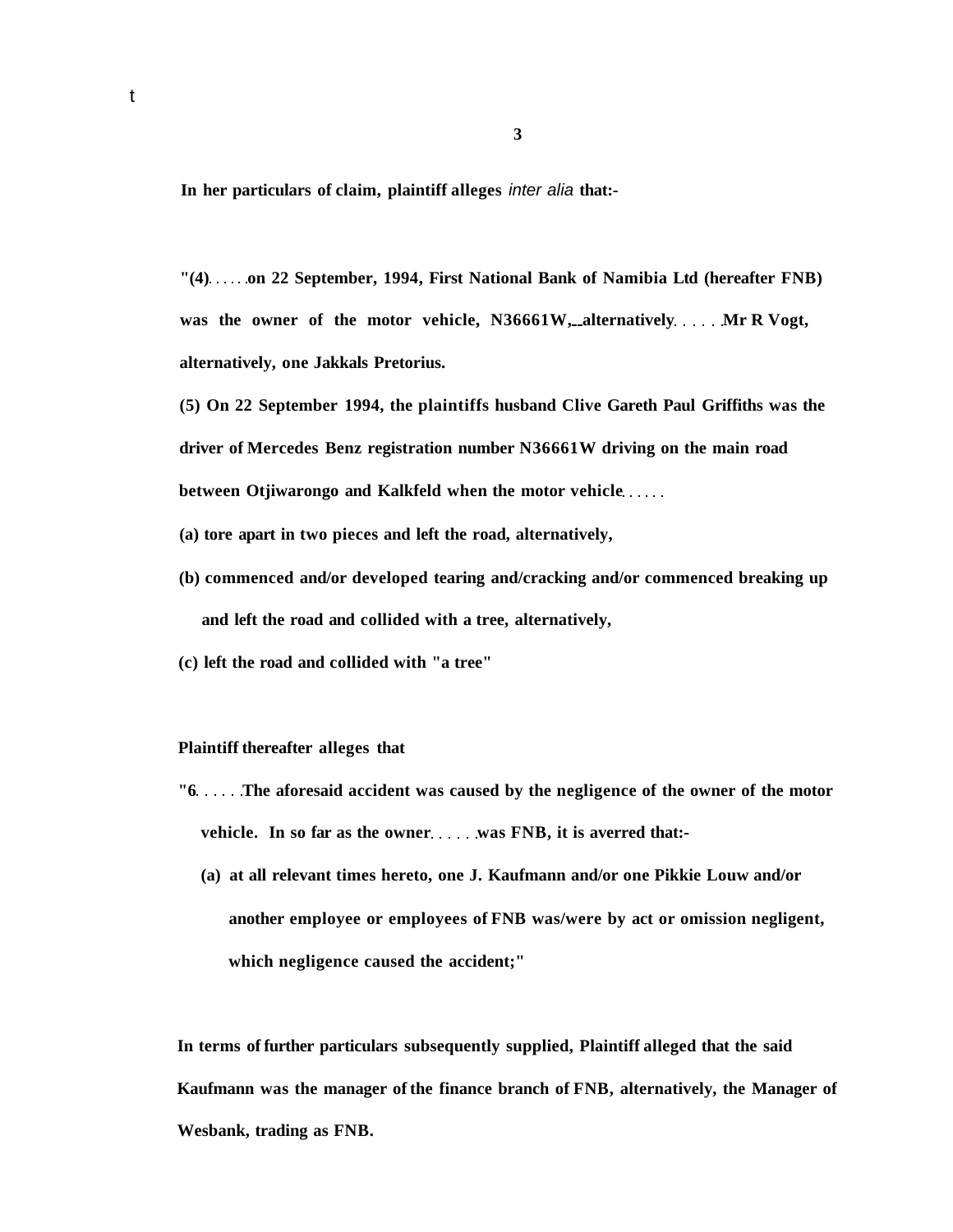**Plaintiff alleges further that the aforesaid persons were employees of FNB acting in the course and scope of their employment.** 

**Insofar as this Court does not have to decide on the issue of negligence, it is unnecessary to dwell on the allegations made thereanent by Plaintiff save to say that there is a further allegation that the owner was negligent in that it handed the motor vehicle to others for the purpose of sale to third parties, or, permitted the vehicle to be auctioned to third parties particularly to her husband, whilst the owner knew or ought to have known that the vehicle contained defects and was in a dangerous state of disrepair and was unsafe and unfit to be used on the public road.** 

**The vehicle as a fact was wrecked on the public road on 22 September 1994 and Plaintiffs husband was killed. Plaintiff says she has complied with the provisions of Motor Vehicle Act No. 30 of 1990 and that she is entitled to be paid the claim to which I have already referred.** 

**In reply to a question from Defendant, Plaintiff said that the vehicle was sold to her husband at an auction by one Mr Vogt acting on behalf of FNB alternatively Mr Vogt sold such vehicle on his own behalf or alternatively sold it on behalf of one Mr Jakkals Pretorius. The vehicle was handed to Plaintiffs husband by Mr Vogt after the auction but Plaintiffs husband was killed before he could pay the purchase price.** 

**4**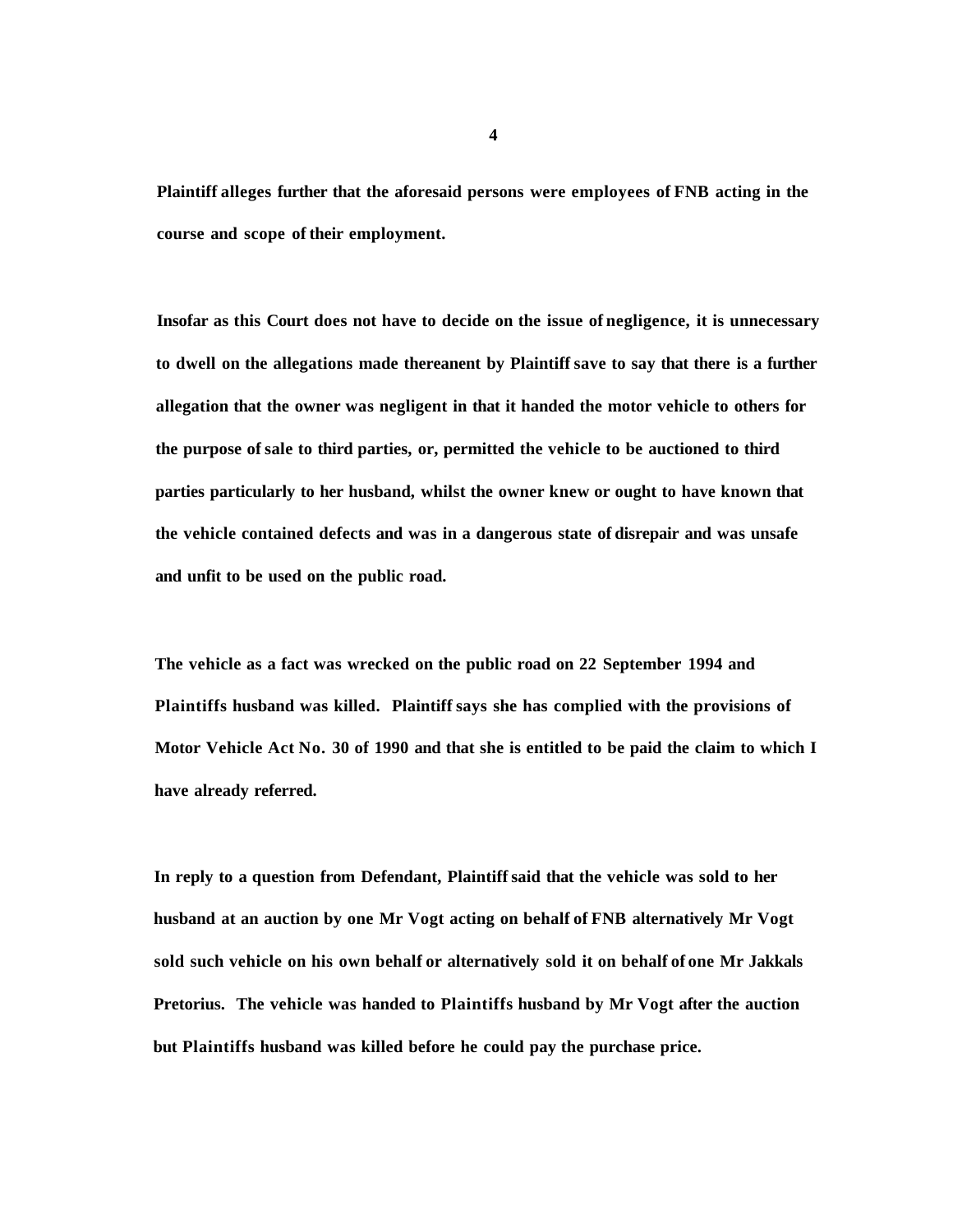**Defendant filed a comprehensive plea the effect whereof was to deny all the relevant allegations made by Plaintiff and in particular it denied that FNB or any of the other persons alleged by Plaintiff in the alternative, was "the owner of the said vehicle at the time of the accident in terms of the provisions of Act No. 30 of 1990, or otherwise." Thereafter Defendant alleges in its plea that Plaintiffs husband became "the legal owner of the said vehicle by virtue of the auction sale and delivery to him of the said motor vehicle."** 

**During the hearing of this part of the case a further possible owner appeared on the scene namely Motor House CC by whom Jakkals Pretorius was employed but no amendment of the pleadings was asked for although an application to amend had been filed.** 

**The Motor Vehicle Accidents Act 1990 in terms whereof Defendant was established contains a definition clause, wherein a number of words used in the Act are defined. Section 1 provides:-**

**"1. In this Act, unless the context indicates otherwise -**

**"owner" in relation to,** 

**(a) a motor vehicle which a motor dealer has in his or her possession during the course of his or her business and which may in terms of any law on the licensing of motor vehicles not be driven or used on a public road except under the**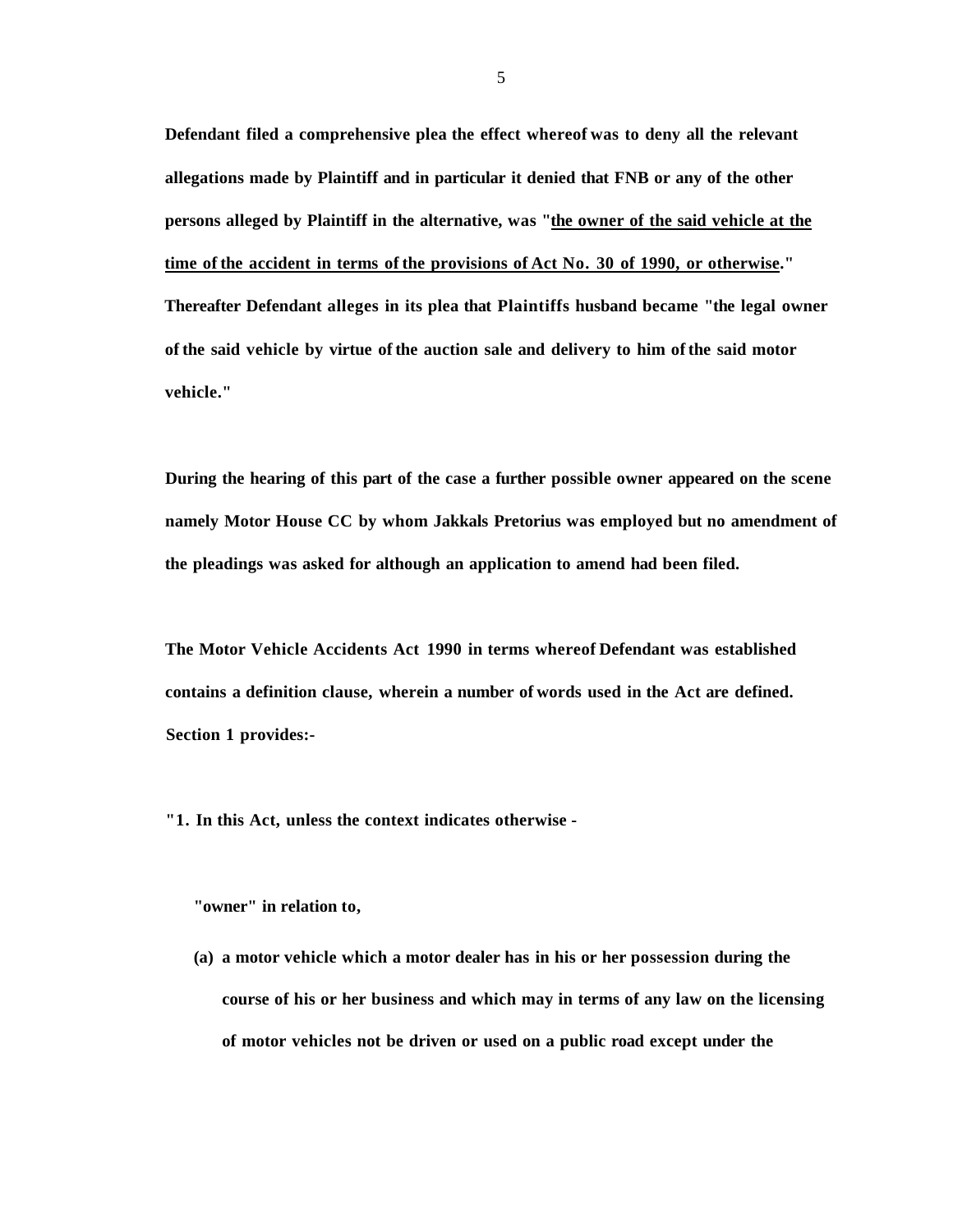**authority of a motor dealer's licence of which the motor dealer concerned is the holder, means that motor dealer;** 

- **(b) a motor vehicle which has been received by a motor transport licence holder in the course of his or her business of delivering new motor vehicles and which has not yet been delivered by him or her, means that motor transport licence holder;**
- **(c) a motor vehicle which is the subject to a hire purchase agreement, means the purchaser under the hire purchase agreement concerned;**
- **(d) a motor vehicle under an agreement of lease for a period of at least 12 months, means the lessee concerned;"**

**It is clear from the words "in relation to ", at the commencement of the definition that the legislator wished to create the persons to whom the circumstances in (a)(b)(c) and (d) applied, "owner" for the purpose of the Act. But for the provisions in these subsections those persons would not or may not have been owners. The Legislator did not wish to provide that the Act applied only to those persons in the definition clause. This contention is supported by the fact that the so-called definition makes no mention of ownership of a motor vehicle acquired by a cash sale, or by a simple credit sale (not the type referred to in the definition clause), or donation, or by inheritance or by barter or by a prize won in some contest or lottery.** 

**In Nkosane v Rondalia Assurance of S.A. Ltd 1976 (4) SA 67 (T) in respect of similar legislation in South Africa, the Court held that there was no basis for finding that the words "owner" or "ownership" bore any meaning other than the meaning ordinarily**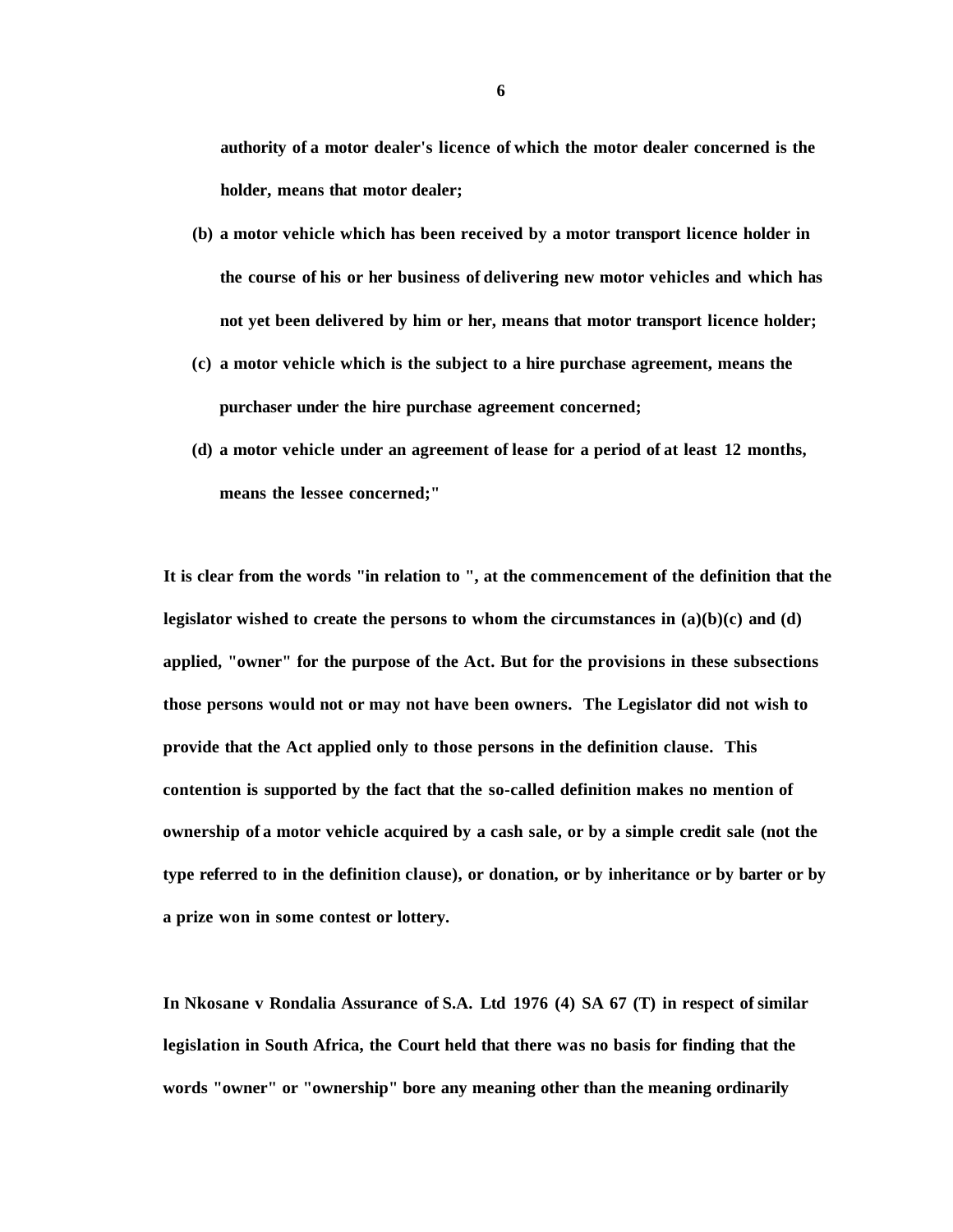**ascribed to these words in accordance with the common law apart from the particular context referred to in the definition of owner.** 

**Accordingly in so far as it may be necessary so to do, I hold that the definition of owner in Section 1 of the Motor Vehicle Act, Act 30 of 1998, is not intended to be exhaustive and has no application to the present inquiry.** 

**The present inquiry is directed at establishing who the owner at Common Law was of the Mercedes Benz 200 which Plaintiffs husband drove on 22 September 1994 when he was killed.** 

**The Minutes of Rule 37 Conference held on 21 February 2000 were handed into Court. Item 4 of the Minutes relates:** 

**"The Defendant admits that First National Bank, Wesbank Branch Windhoek, was the owner of the 1988 Mercedes Benz, from the time it was repossessed from Mr A Kandolf on or about 25 July 1994 until it subsequently left the repossession yard of Wesbank."** 

**The Plaintiffs first witness was Johannes Jakobus Pretorius (also known as Jakkals Pretorius) who testified that he had been the manager of Motor House CC, used car division, in 1994 and that the owner of the company was one Theo Kleynhans. He said that "all the used car dealers, go to all the banks, look at their repossession yards. If there**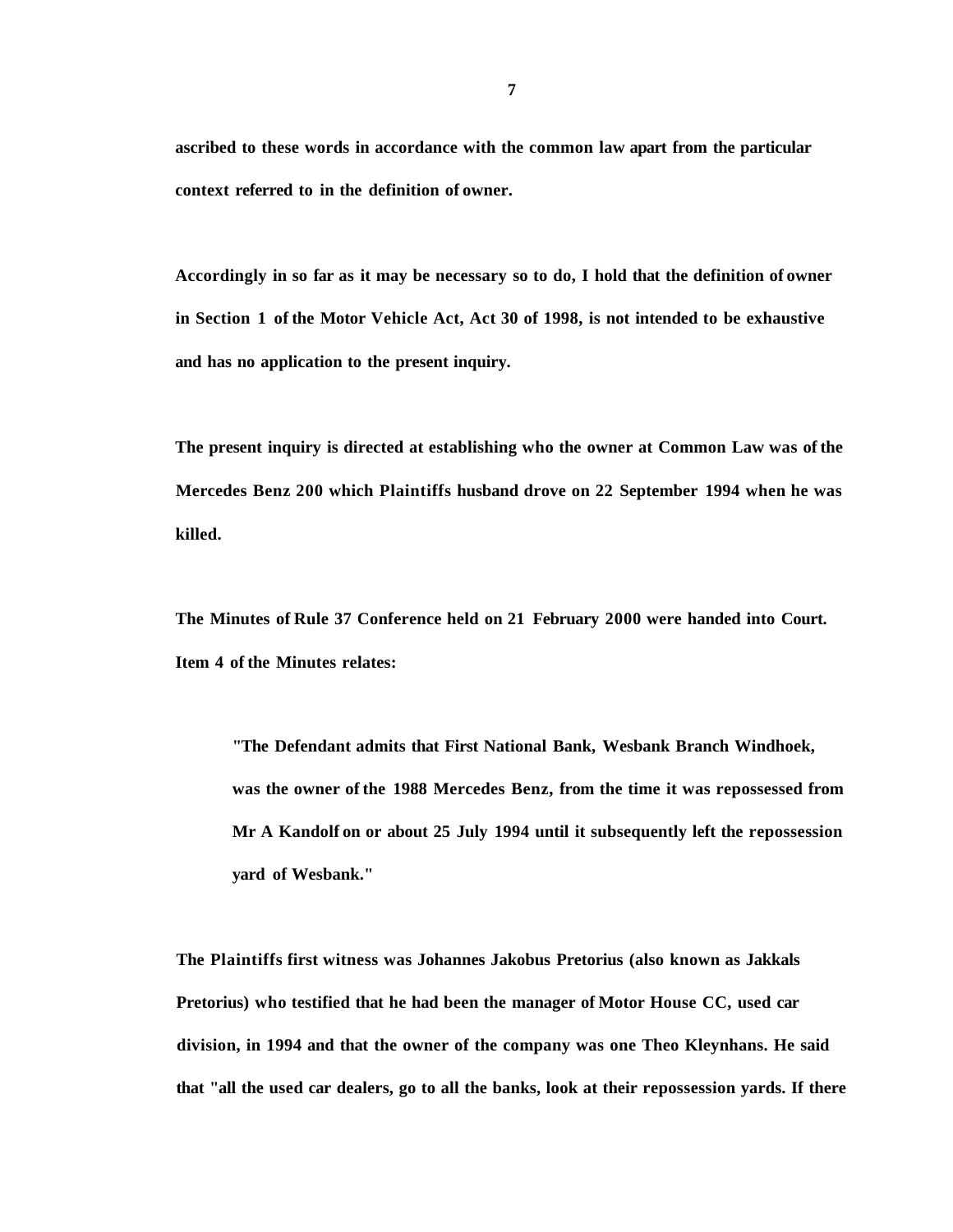**are vehicles that they are interested in, they either buy it (sic) or the bank asks them to sell it on their behalf." (that is, on behalf of the bank concerned)** 

**During 1994, he frequently went to the repossession yard of FNB, Wesbank division and there in or about the middle of 1994 he saw a Mercedes Benz 200 which had a dark blue metallic colour. Subsequently when he was shown a colour photograph of the Mercedes Benz which features in this case, he corrected himself and said it was a copper brown colour. In this judgment, I bear it in mind that he first said that the Mercedes Benz he saw was dark blue and that he blamed the lapse of time some six years ago, for his mistake.** 

**It is well known in the commercial world and certainly among lawyers that banks including FNB and its Wesbank division, finance the purchase of motor vehicles by way of hire-purchase agreements or installments sale agreements wherein they have a clause which gives them the right to repossess as owner, the sold vehicle under certain circumstances. It is common cause and was never in issue that in the present case FNB had repossessed the Mercedes Benz 200, N36661W, and that for a certain period of time in 1994, it was in the repossession yard of the Bank (see Minute of Rule 37 meeting). It is this vehicle which Pretorius, in or about the middle of 1994, saw in the yard. Any doubt was removed when he testified that the right hand back door of the vehicle did not fit evenly into the frame, that is, the body of the vehicle. There were places, he said, where the door was close to the frame and there were other places where the door was further away. He said any person in the motor trade could see that the vehicle had been** 

**8**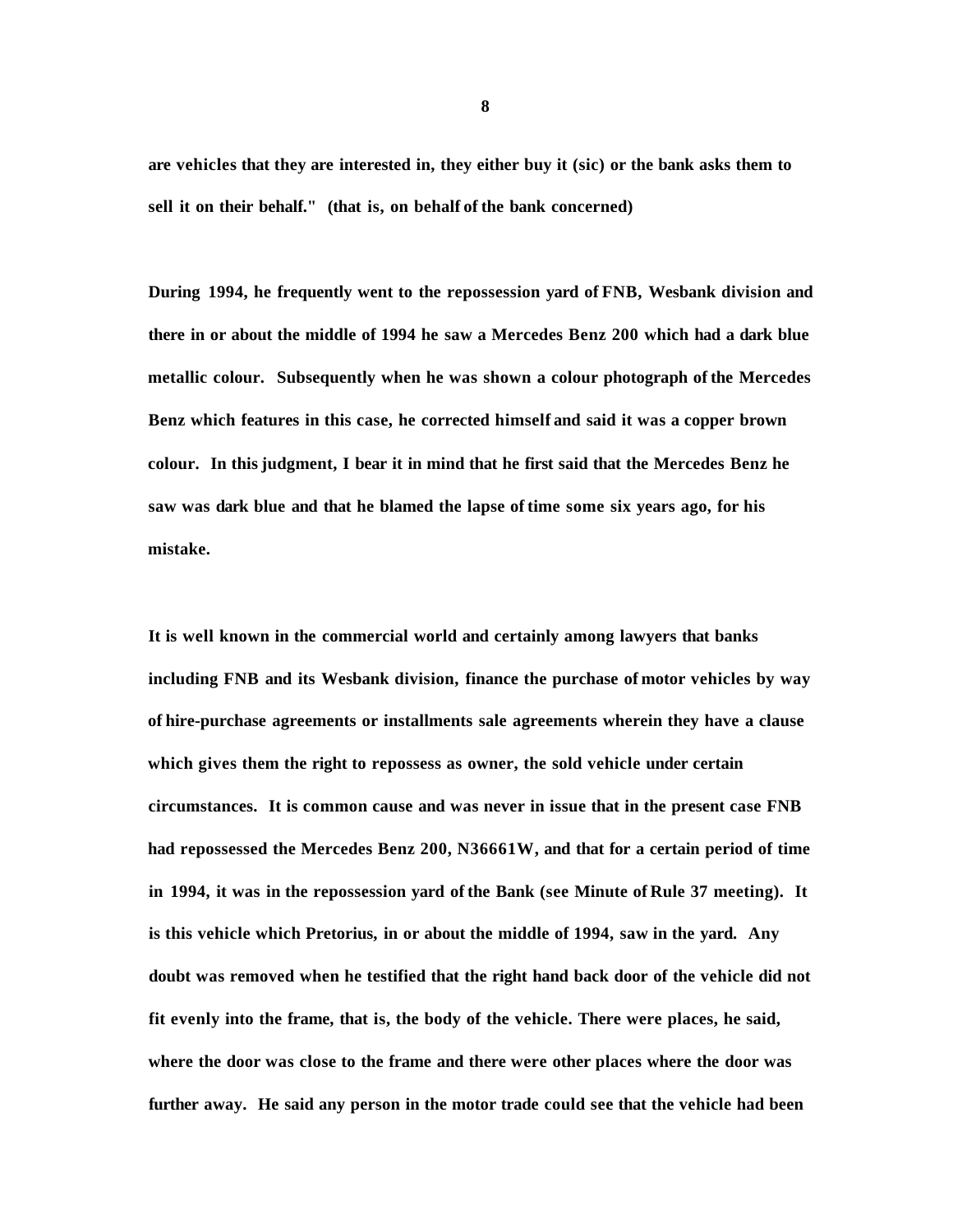**involved in a collision. The ill-fitting door was photographed prior to the collision by an engineer, Harry Regri. Pretorius looked at the photograph and confirmed that this was a photograph of the door of the car he had had in his possession in mid 1994.** 

**When Harry R-egai, an expert, testified, he confirmed the evidence of Pretorius and added that the left rear door, also fitted badly in that it was further from the frame than it should have been.** 

**This indicated, he concluded, that the vehicle had been hit on the right side towards the rear. Harry Riegel was a highly qualified engineer and had examined this vehicle on 19 July 1993, and took colour photographs thereof. These were handed into Court and supported the evidence that he and Pretorius gave. It was one these photographs that Pretorius looked at when he identified the vehicle as the vehicle which he removed from the repossession yard of FNB. I am satisfied that for these reasons, and for reasons which will become apparent later in this judgment, the Mercedes Benz seen by Pretorius in the repossession yard of FNB and which Pretorius from there was the same Mercedes Benz examined by Harry Riegel on 19 July 1993.** 

**Pretorius says that he asked FNB if he could sell the vehicle "on their behalf and they agreed. He testified that the vehicle was taken from the yard to the premises of Motor House CC where it was for sale on behalf of FNB. At the time he dealt with one Kaufmann and "Pikkie" Louw both of whom were employees of FNB, the former being the manager of the second-hand car division of that Bank and Wesbank, and the latter,**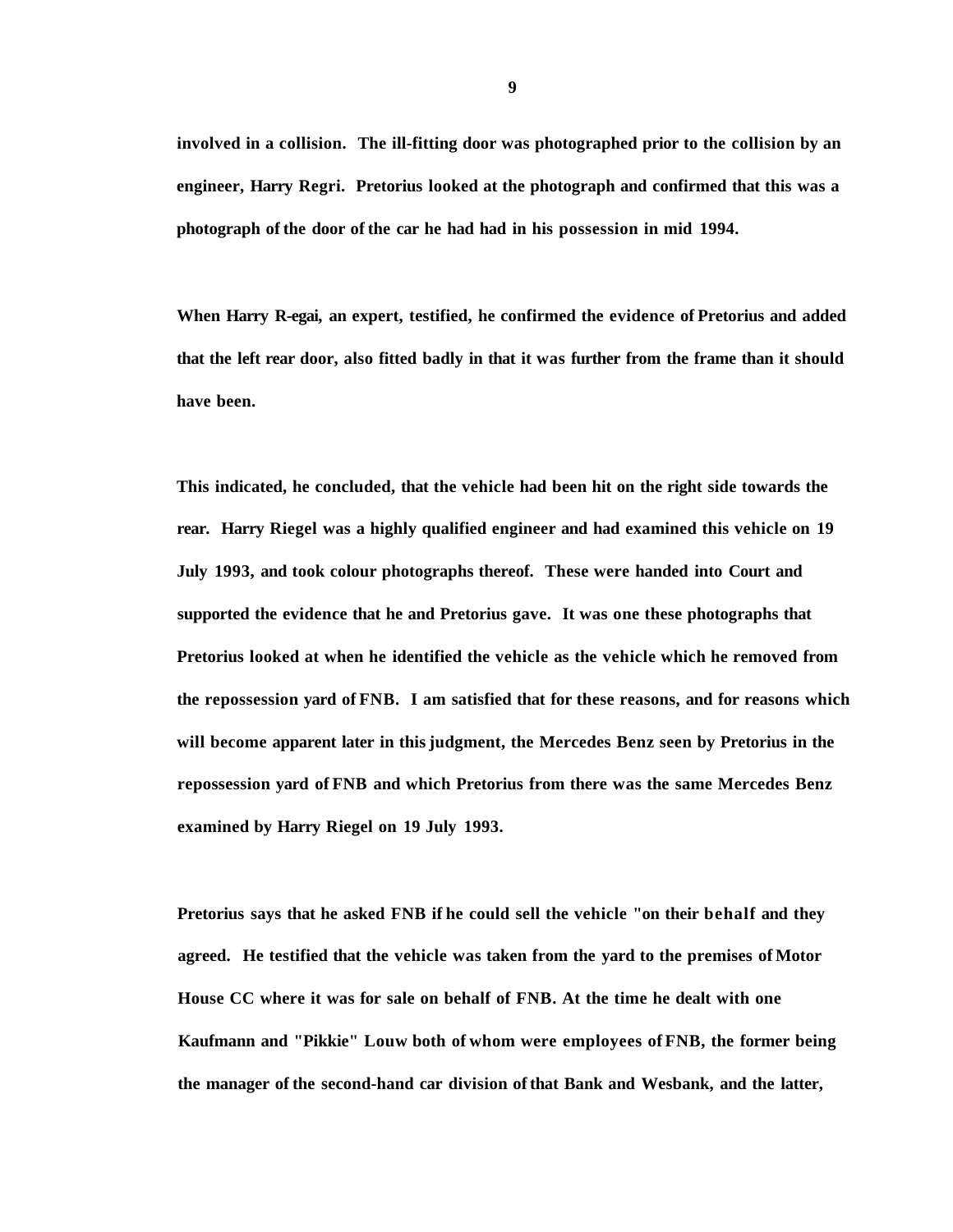**the manager of the repossession yard of Wesbank. He says the agreement was that he would hold and sell the car "on consignment" for FNB and he understood thereby that if he made a profit, that is sold it above the reserve price, such profit was to the credit of Motor House C.C.** 

**Pretorius says he was unable to sell the vehicle and it remained on the floor of Motor House C.C until it was taken to Gerry's Auction and Car Sales in Independence Avenue to be auctioned for and on behalf of FNB. It was taken there with six or seven other cars one to three weeks before the auction sale was held on 15 September 1994. In reply to a question concerning payment of the purchase price obtained at the auction he said "payment should be made to the original owner of the car" which he maintained was FNB.** 

**Pretorius was subjected to a vigorous and searching cross-examination by Mr Muller who amongst other points he put to the witness, contended that Motor House CC could reasonably have acquired ownership of the motor vehicle from FNB and that the vehicle could have been put on the auction for and on behalf of Motor House CC. Pretorius with equal vigor denied this. Mr Muller contended that the production of the books of Motor House CC would have removed any doubt. This may well be. Entries in a person's books of account may certainly be used in evidence against such person but Pretorius' attitude was that he did not have nor does he have now custody of the books of the company. It would have been permissible for Mr Muller or Mr Geier to have subpoenaed**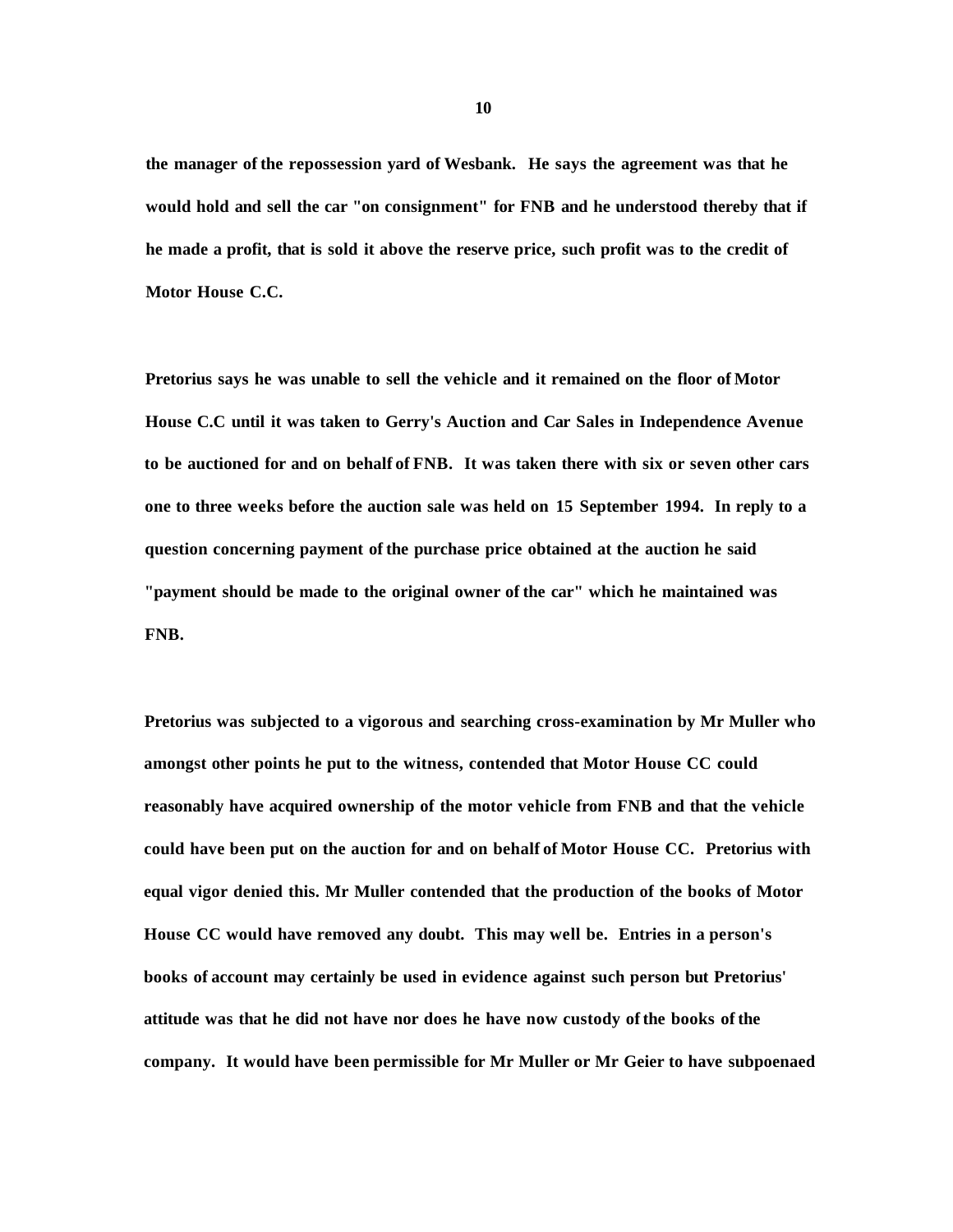**the appropriate person** *duces tecum* **to give evidence concerning entries in the books of Motor House C.C. Neither Mr Muller nor Mr Geier did this.** 

**In his cross-examination Mr Muller tried a further attack. He put it to Mr Pretorius that Mr Louw, the person in charge of the repossession yard of FNB and with whom Pretorius spoke concerning this vehicle when he removed it from the yard, that Mr Louw had apparently indicated (it is not clear from the questioning to whom the indication may have been made) that the policy of FNB in 1994 was not to put its own cars on auction. Specifically Mr Muller put the question fhus:-**

**"Well, when Mr Louw is called, I will ask him that, but my understanding is that at that stage, the cars were not sold on auction..."** 

**Pretorius replied to this curtly,** 

**"I wouldn't know if they sold cars on auction."** 

**(It should be observed that the question was not "If Mr Louw is called "but", when Mr Louw is called")** 

**Despite this form of questioning, Mr Muller did not call Mr Louw to testify and nor did Mr Geier call him.**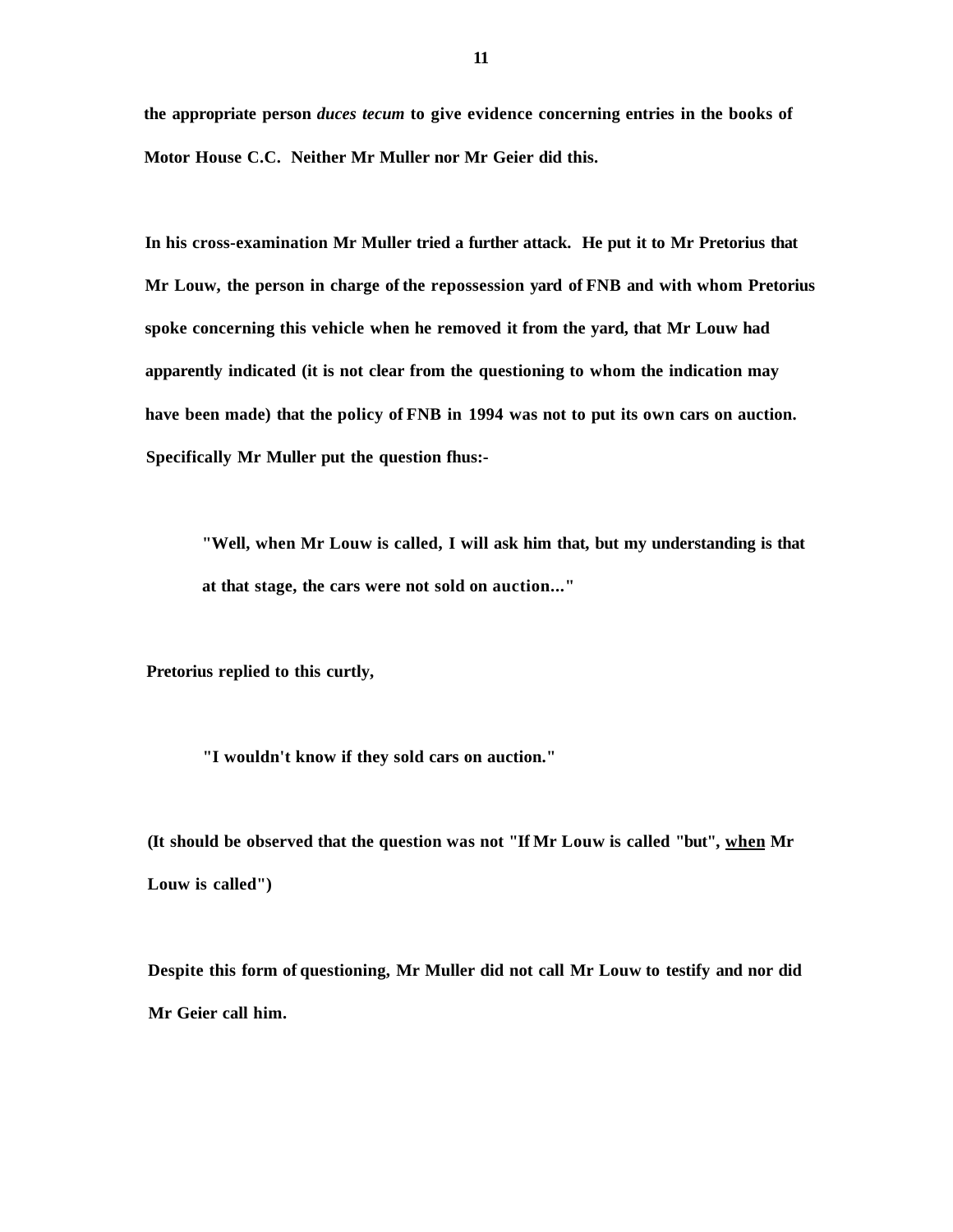**Pretorius was further cross-examined as to whether he told FNB that the vehicle had been taken to "Gerry's Auction and Car Sales" to be auctioned. He said he personally had not done so but he believed that Mr Kleynhans (the manager of Motor House CC), had done so. Insofar as the answers of Mr Pretorius in this regard may be hearsay, they were obtained by Mr Muller by his cross-examination. It was then put to Mr Pretorius that if Louw and Kaufmann (the manager of Wesbank) testified that they knew nothing of the car being transferred for auction, what would Pretorius say. Pretorius shrugged the questions off and did not retract his statement.** 

**Neither Mr Louw nor Mr Kaufmann was called to testify by either Plaintiff or Defendant.** 

**Consequently, the evidence of Mr Pretorius that Motor House CC endeavoured in or about the middle of the year 1994, to sell this particular Mercedes Benz for and on behalf of FNB and that when Motor House CC, failed to do so, the vehicle was taken to Gerry's Auction and Car Sales to be auctioned on behalf of FNB, stands uncontradicted.** 

**Mr Muller argued that an adverse inference should be drawn against Plaintiff because Plaintiff failed to call these (and other) witnesses and that the onus rests squarely on the Plaintiff.** 

**In** *SOS Kinderdorf International* **v** *Effie Lentin Architects* **1993 (2) SA 481 (Nm) at 489, the Court considered the question relating to the failure to call certain witnesses and made the following observation:**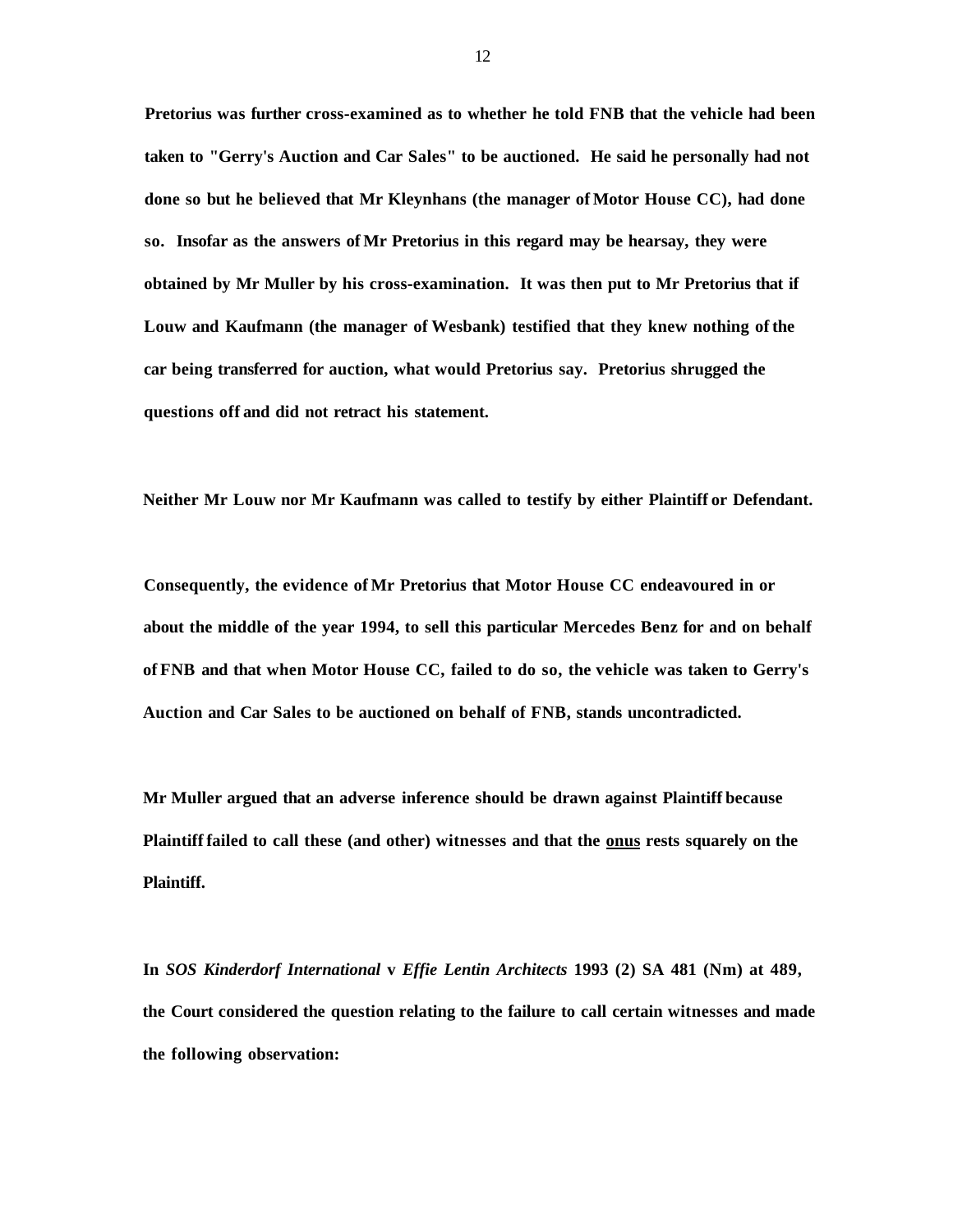**"Failure to produce a witness who is available and who is clearly capable of giving relevant evidence can lead to an adverse inference."** 

**The Court then referred to certain decided cases in support of that proposition.** 

**Clearly the witnesses referred to by Mr Muller were equally available to either side and none of the witnesses were parties to the action.** 

**A litigating party is not obliged to call every person, who may support his case to testify. The fundamental question in litigation is whether at the conclusion of the evidence, the party who bears the** *onus,* **has discharged that** *onus* **on a balance of probabilities, and the absence of a witness, for one or other side, is no more than a circumstance which may be taken into account when arriving at a decision.** 

**In this case the absence of any of the witnesses has not played any part in my thinking. While their evidence, had they testified, may well have influenced me, their absence has not.** 

**Mr Pretorius says that a week or three weeks before the auction, this Mercedes Benz with other vehicles, was taken to Gerry's Auction and Car Sales, to be sold by public auction.** 

**The scene now shifts to Gerry's Auctions and Car Sales.**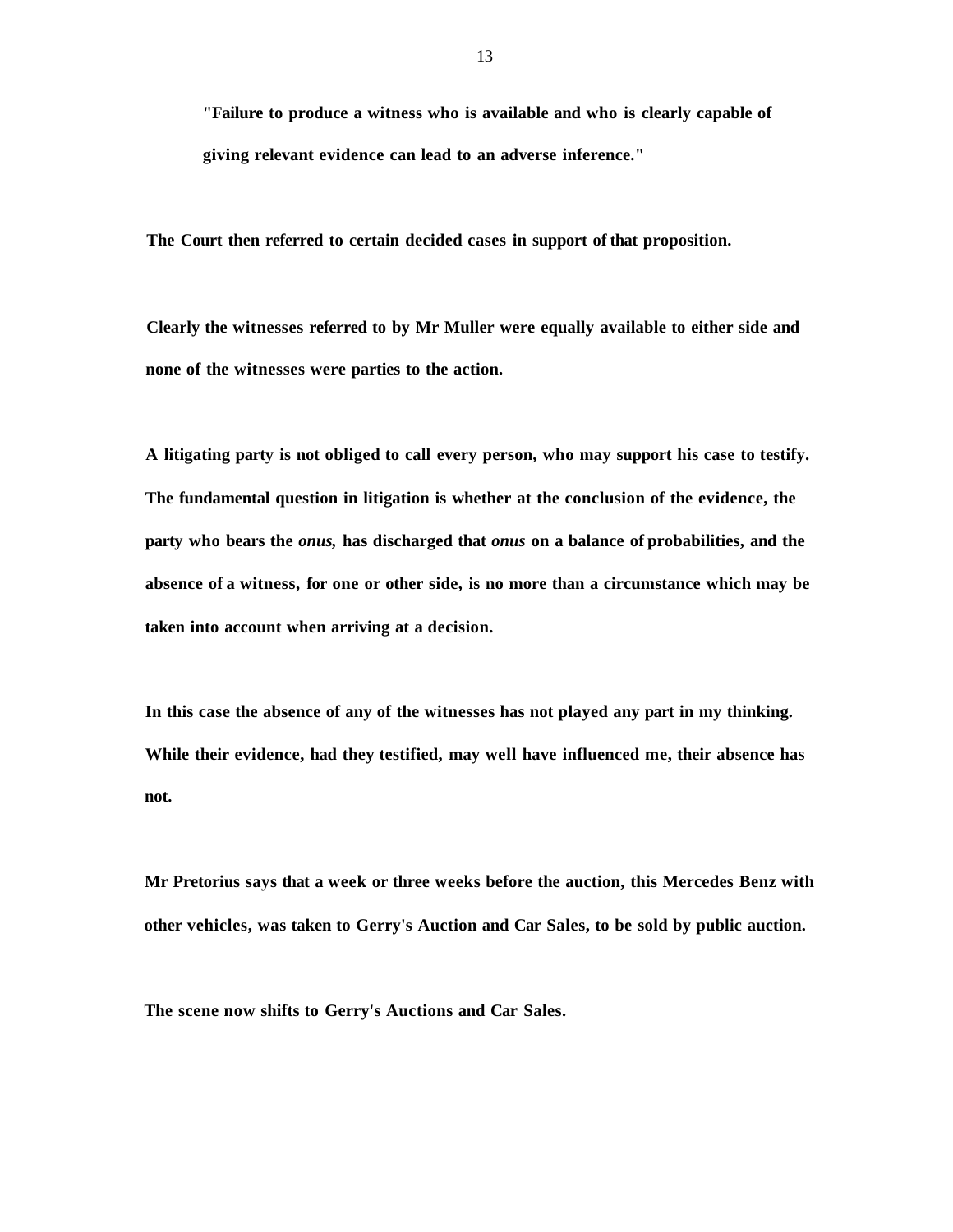**Mr Rolf Ludwig Vogt was called to testify. This witness said he had been an auctioneer and car dealer since 1<sup>s</sup> <sup>t</sup> June 1994. He testified that on 8 September 1994, he purchased with Mr Theo Kleynhans (who was owner of Motor House CC) the business known as Gerry's Auction and Car Sales and he said he held the firm's first auction involving motor cars on 15 September 1994.** 

**On that day Mr Vogt auctioned the Mercedes Benz which features in this case. He said it was knocked down to Plaintiffs husband, Mr Griffiths, for N\$45 000,00. At first he said he thought that that was the price but was not certain. Subsequently he said there was a reserve of N\$45 000,00 on the car that it was sold to Griffiths for that price.** 

**Mr Vogt said that at auctions, he only sold for cash or bank guaranteed cheques. He added that where a customer is financed by a bank that customer usually entered into a hire-purchase, or, instalment sale agreement, with the bank but that had nothing to do with the auctioneer. As between the auctioneer and the customer, it would still be a cash sale but the bank would pay the auctioneer on behalf of the purchaser whatever was due to him as a result of the sale.** 

**Mr Voigt recalled that after the Mercedes Benz had been knocked down to Griffiths the latter had told him that he had already arranged finance with the Wesbank branch of FNB. After the sale occurred, it was too late that evening to ascertain from FNB if this were so, but the following day, Griffiths telephoned Wesbank from his office and he, Vogt, spoke to Ms Angela Dreyer, a person in the employ of Wesbank. Obviously,**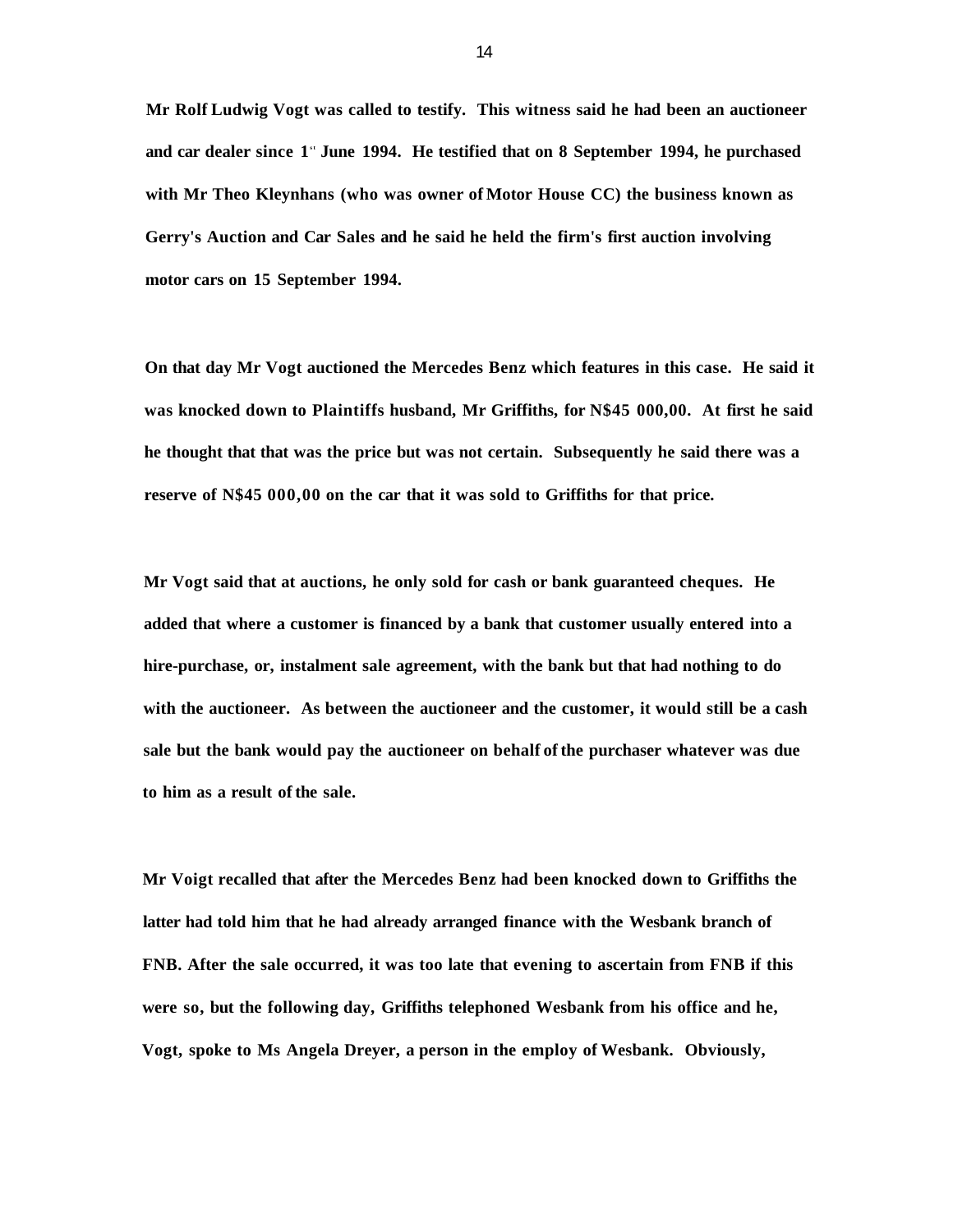**unless Ms Dreyer was called to testify and supported Vogt, this evidence by Vogt of his conversation with Ms Dreyer, lacked probative value and would be hearsay as between Plaintiff and Defendant.** 

**Mr Vogt testified that Ms Dreyer said to him "You can give the customer the vehicle, the hire-purchase is okay. We will give you your money. You can give the customer the vehicle."** 

**Mr Vogt who was an excitable and loquatious witness claimed to have difficulty with the English language and did appear at times to look for an appropriate word but I have no doubt that he understood the questions put to him and when he looked for a word, it was as a rule, merely to enlarge upon an answer.** 

**The Defendant called Ms Angela Dreyer. She said she had worked for Wesbank since May 1992 and in 1994 she was a "financing consultant" and dealt with applications for finance. Her superior was Mr Johnny Kaufmann who was the manager of Wesbank.** 

**She explained to the Court the routine followed when a client applies for financial assistance to enable the client to purchase certain movable property. A form is completed the client providing relevant information. Mr Kaufmann would see the form and approve or disapprove, after Ms Dreyer had verified certain information. The client and the dealer are then advised that the application for finance had been approved. The next step is to obtain an invoice appertaining to the goods being sold and if it is a vehicle the particulars**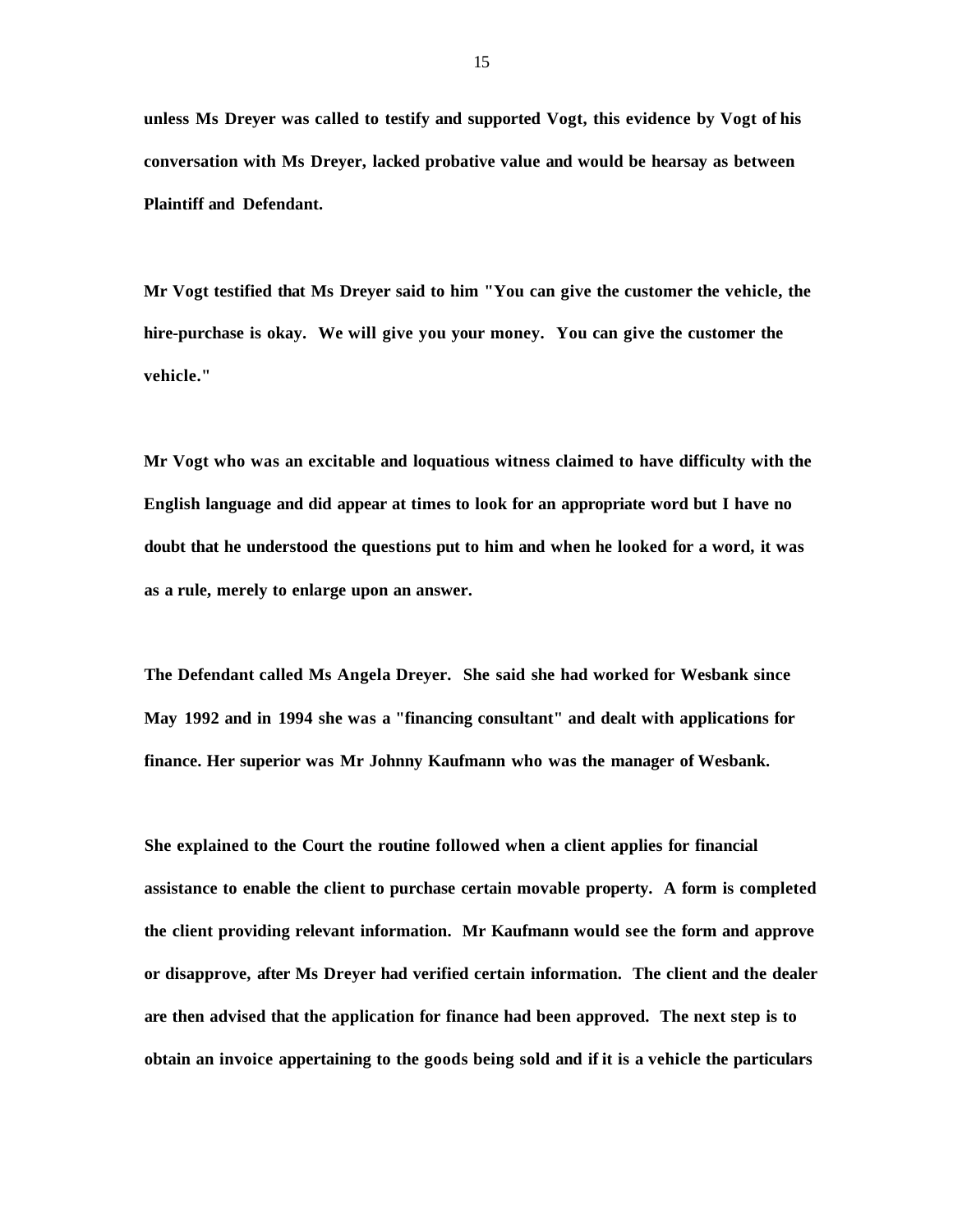of the vehicle, such as engine number, chassis numbers and the price obtained for the vehicle, are taken from the invoice. She would then draw an instalment sale contract (or hire-purchase) and a delivery receipt.

The client is then required to sign all these documents and provides the bank with proof of insurance, his ID number and his drivers licence. If there is no insurance, the bank can provide such insurance. When all this is completed the client takes the delivery note from the bank to the dealer. There he signs the delivery note and removes the vehicle. The dealer then gives the delivery note duly signed by the client to the bank and the bank pays the dealer.

Ms Dreyer remembered that on 13 September 1994, Mr Griffiths filled in a form and applied for finance. This form was handed into Court.

Therein he described the vehicle which he wanted to purchase as a Mercedes Benz 200 and that the supplier or dealer was Gerry's Car Sales. The price was given at N\$50 000 but the trade price was to be N\$45 000. On the document it appears that the client was prepared to pay a deposit of N\$10 000 00. She said she remembered that Griffiths had a small piece of paper with him and gave her the details from this paper.

It was formally admitted by Mr Geier on behalf of Plaintiff that the deceased had completed the form and applied for finance on  $13$   $\degree$  September 1994 and that Mr Kaufmann approved thereof.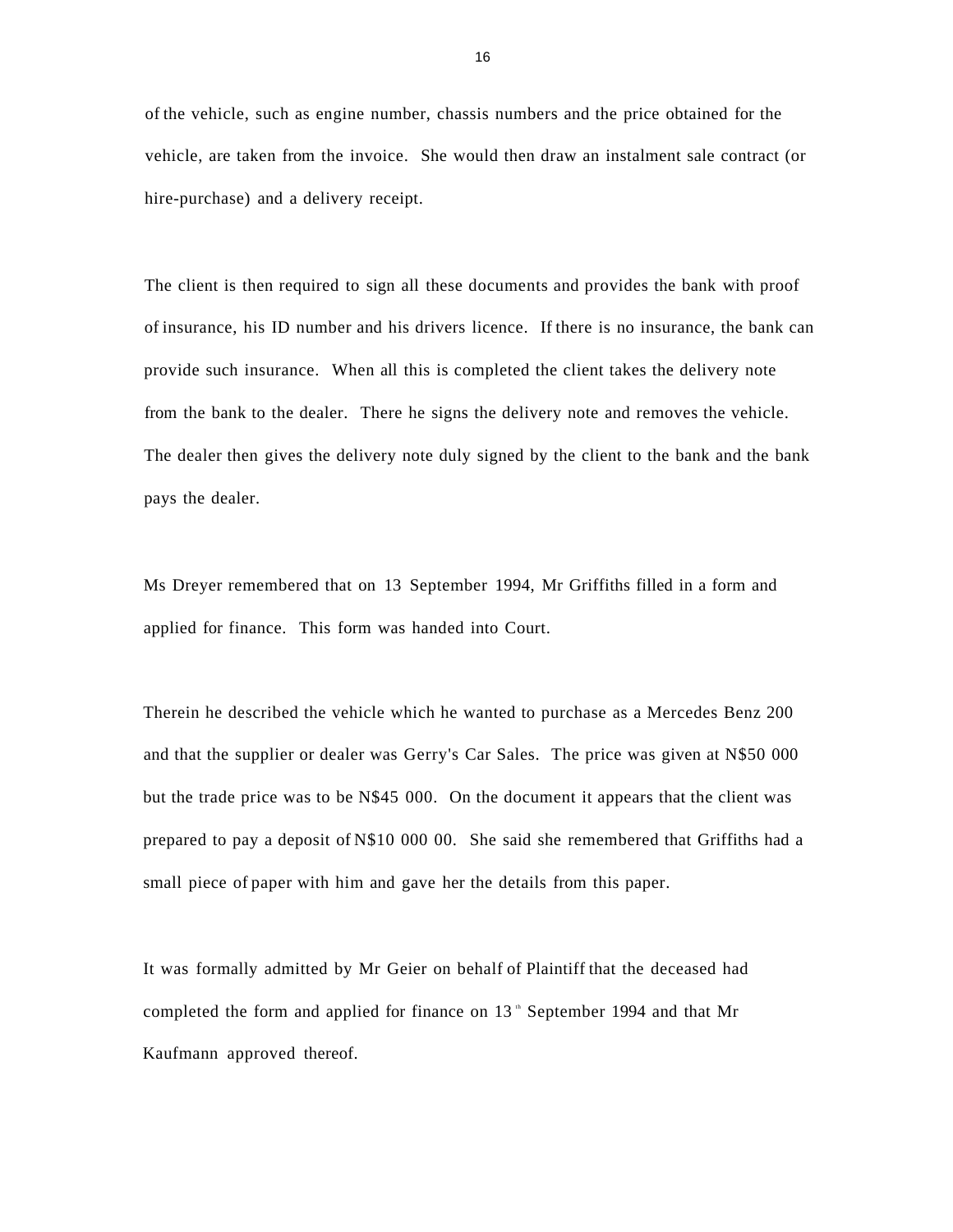It appears from this document as read with the evidence of Ms Dreyer that she was under the impression at that stage, that the deceased was buying the car from "Gerry's Car Sales". Ms Dreyer testified that she informed Griffiths and Mr Vogt, whom she knew, that the finance had been approved. This was on the  $13<sup>h</sup>$  or 14 September 1994. Thereafter, Ms Dreyer says she received an invoice which was defective. It had written thereon the word "rebuilt". The policy of the bank in those circumstances required that the Bank be informed in which respects the vehicle was rebuilt. She therefore returned the invoice so that it could be amended. Before doing so she drew up the hire-purchase contract taking the necessary particulars from the invoice to enable her to do so. She also drew up the delivery note in anticipation of Griffiths signing the hire-purchase agreement. The note he would have to take to the dealer, in this instance the auctioneer, to get delivery of the vehicle. The delivery note related that the car came from "Auction Car Sales" not "Gerry's Car Sales". She said this information she obtained from the faulty invoice. "Auction Car Sales" was regarded by Ms Dreyer as the business of Mr Vogt and she must have received the invoice from him because she testified that "Mr Vogt took it (the invoice) back".

Ms Dreyer said that she has the authority to tell a client and a dealer that the vehicle which has been purchased, can be removed from the dealer's premises by the purchaser, but she says she would not do so unless all the documents including the hire-purchase agreement or instalment contract were duly completed and on file. She says she most definitely did not tell Griffiths nor Vogt, that Griffiths could remove the vehicle concerned from the premises of Vogt. The hire-purchase or instalment sale agreement

17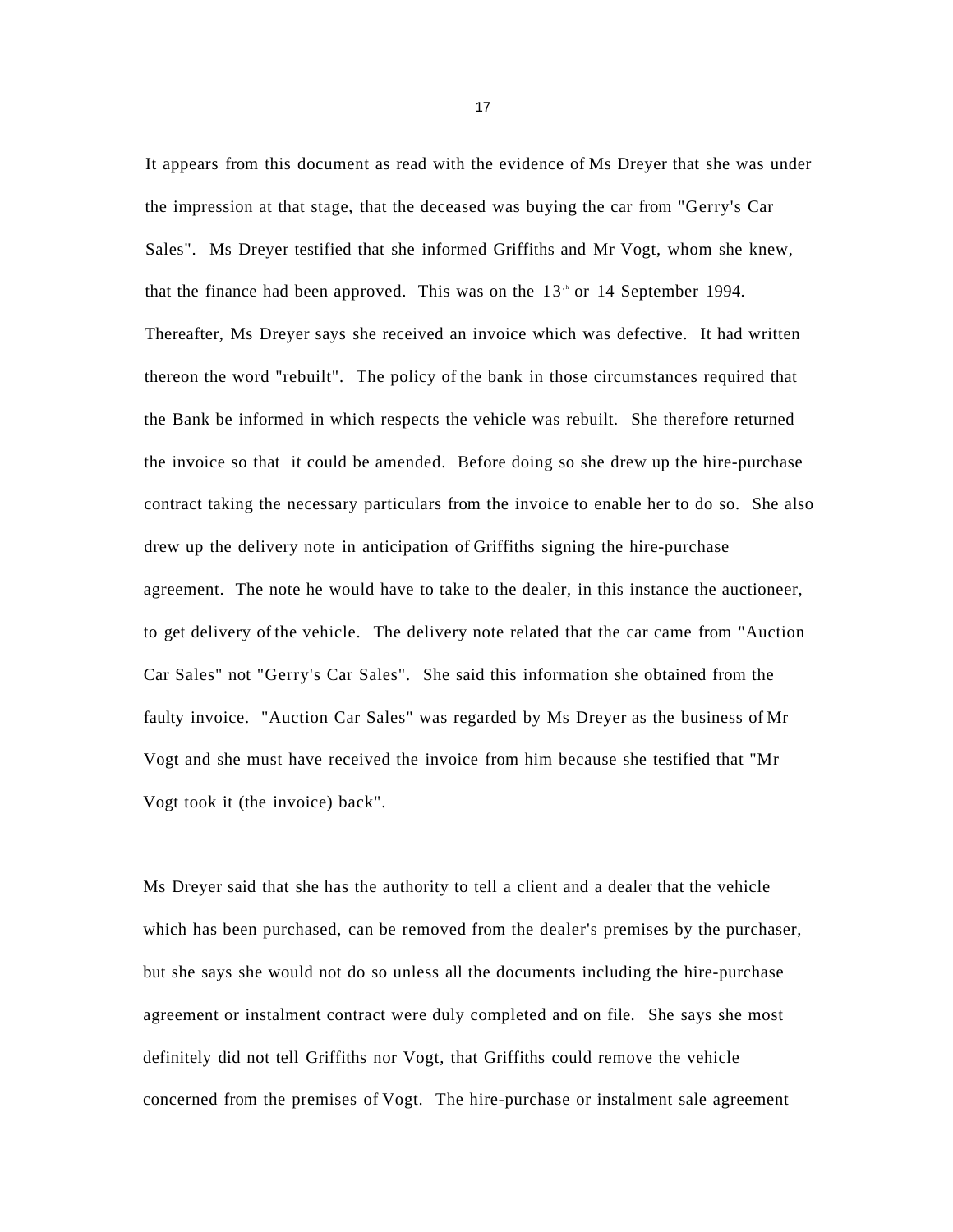had not been signed by Griffiths. He had not brought to her the documents which he had agreed to bring so that she could finalise the matter and she had not issued, and given Griffiths a delivery note. This conflicts with the evidence of Vogt who said she had told him he could give Griffiths the car and that Griffiths could remove it from his premises.

At one stage Ms Angela Dreyer said that FNB did not sell cars by nor have them sold by public auction. She was not convincing in this regard. She did, however, say that FNB financed purchasers who had vehicles knocked down to them at public auctions. Mr Muller conceded during his argument that the vehicle was knocked down to Griffiths at the auction on the  $15<sup>th</sup>$  September 1994. It is also common cause that Griffiths never paid Vogt the purchase price for the vehicle and never completed the documents with the bank to pay Vogt the purchase price. It is also common cause that Vogt permitted Griffiths to remove the vehicle on the day after the auction. In the light of Ms Dreyer's denial that she authorised the removal of the car, Vogt's statement that he obtained her permission to permit the removal must be ignored. Ms Dreyer said that she did telephone Vogt in respect of the car namely to inform him that finance had been approved. There is evidence that after the sale she telephoned to his firm in respect of the invoice. She complained that the invoice recorded that the vehicle had been rebuilt and she wanted the invoice to be more specific and to state in what respect it had been rebuilt. It is possible that Vogt misunderstood Ms Dreyer. There is no doubt that the documentation concerning the vehicle had not been completed and that if Ms Dreyer gave Mr Vogt permission as alleged by Mr Vogt, she had no authority nor the right to do so.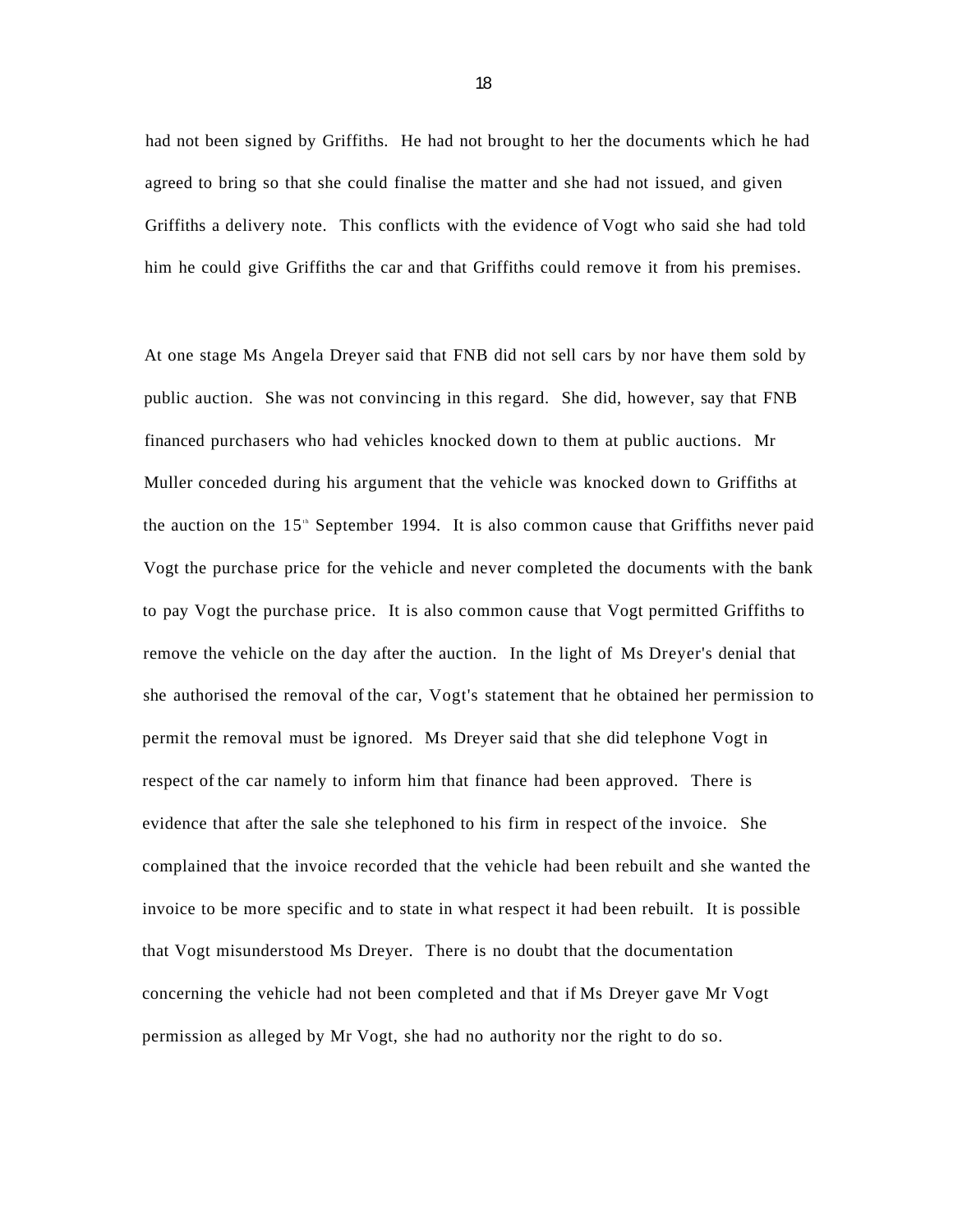It is common cause that Griffiths removed the vehicle from the premises of Gerry's Auction and Car Sales.

Vogt says that Griffiths wanted to show the car to his wife and wanted to take it to M&Z Motors for a service. Therefore when Ms Dreyer told him that Griffiths could remove the car from his premises he had no objection. To enable Griffiths to drive on the public road he gave him permission to use his garage number plates as the vehicle did not have number plates at the auction. Vogt says Griffiths had to return the vehicle to enable Vogt to get a road-worthy certificate and to give back the garage number plates.

The vehicle was not given by Vogt and nor was it received by Griffiths with the intention of constituting Griffiths the owner thereof.

Where a sale is for cash, then despite delivery, ownership in the goods does not pass to the purchaser until the seller has been paid. Where the sale is a credit sale, ownership passes with delivery. In the latter case delivery must be made pursuant to the sale agreement with the intention of constituting the purchaser, owner. *Lendalease Finance Limited v Corp de Mercadeo Agricola* 1976 (4) SA 464 (A) at 489G to 490G.

In deciding whether a sale is for cash or on credit, the sale is presumed to be for cash unless it is proved that it was on credit.

*Laing* v *South Africa Milling Co Ltd* 1921 AD. 387 at 389/399

19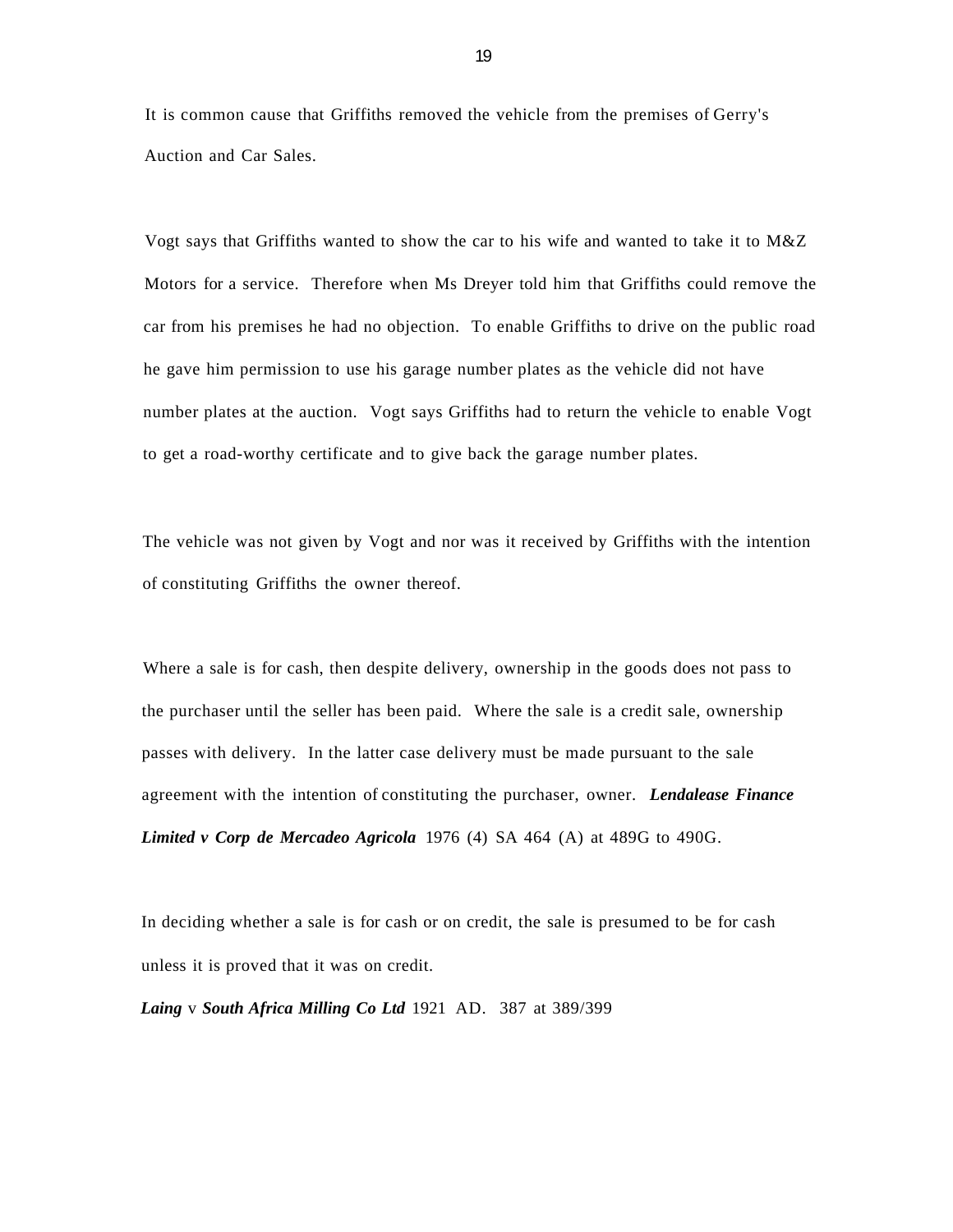In any event, in the present case, Mr Vogt repeatedly said that the sale was a cash sale. I accept his evidence in this regard. He also said that it was sold for and on behalf of FNB. I accept his evidence in this regard too. In any event, the only evidence appertaining to credit was that of Angela Dreyer and I accept her evidence that the instalment sales contract providing for credit was never signed and completed. This instalment sale agreement proclaimed FNB as the owner and seller but inasmuch as it was not completed, it has no application to this case.

Furthermore the vehicle was not handed to Griffiths pursuant to the unsigned and incompleted instalment sale agreement.

I believe Ms Angela Dreyer that she did not give Mr Vogt permission to allow Griffiths to remove the vehicle from his premises.

An auctioneer is the agent of the seller but he does not have implied authority to vary the cash transaction once the vehicle is knocked down at the auction.

Mackeurtan Sale of Goods in South Africa 5<sup>th</sup> Ed. p. 248

*Marcus* v *Stamper and Zautendjik* 1910 AD 58 at 82

*SWA Amalgameerde Afslaers (Edms) Bpk* v *Louw* 1956 (1) SA 346 (A) at 355 A.

In any event Vogt does not claim to have done so. Griffiths wanted to show his wife the vehicle and have it serviced. This was the reason Vogt gave him the vehicle and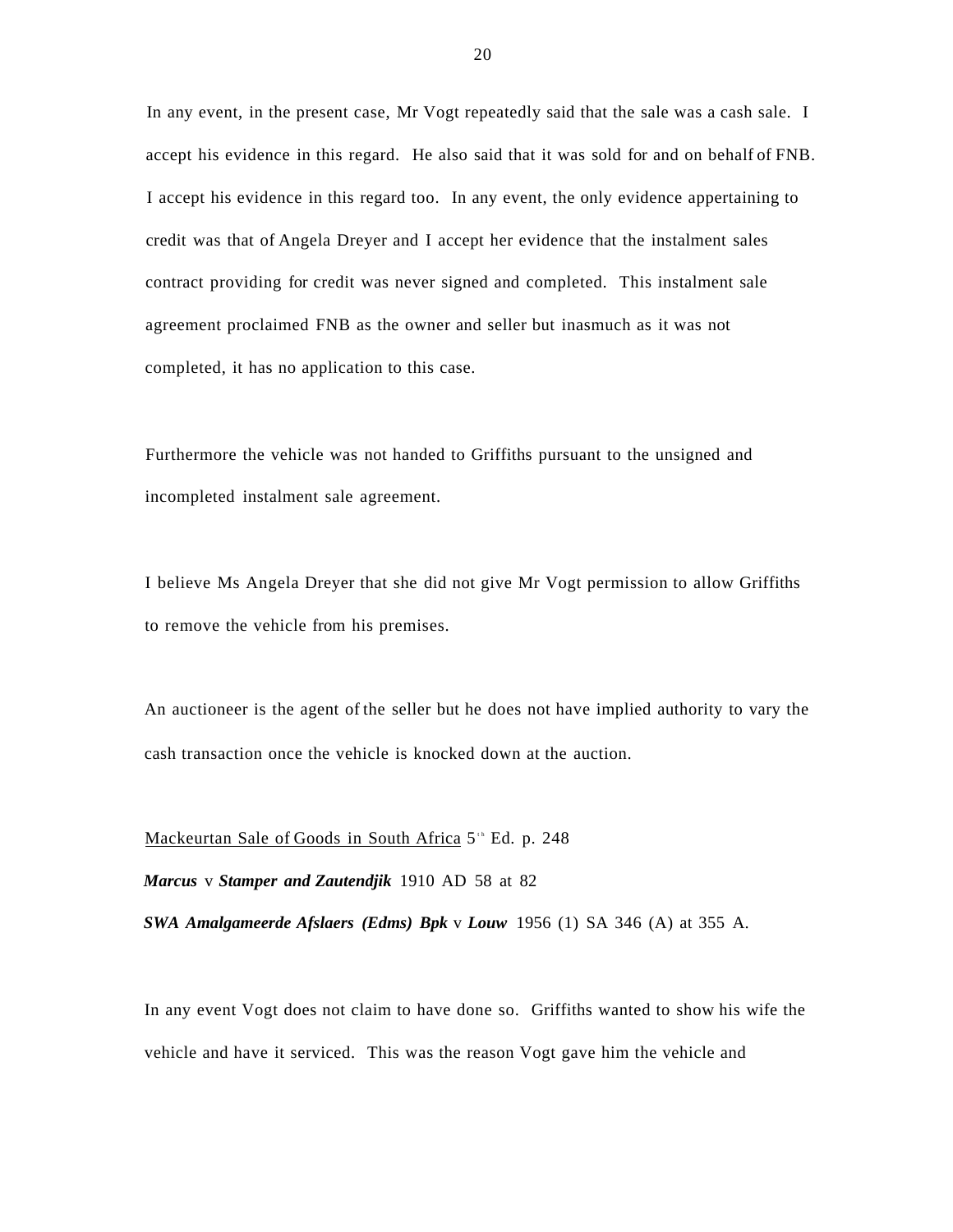permitted him to use his (Vogt's) garage numbers. Vogt did not intend to vary the terms of the auction sale and did not do so.

I am therefore of the view that Griffiths did not acquire ownership of the vehicle when he removed it, still with Vogt's number plates.

The uncontroverted evidence of "Jakkals" Pretorius is that the Mercedes Benz was the property of FNB when he took possession thereof. This is confirmed by the minute of the Rule 37 meeting. Pretorius said the vehicle was removed from the premises of Motor House CC to be sold on auction for FNB. Mr Vogt then had possession and he said he sold the vehicle for and on behalf of FNB.

Mr Vogt also testified that shortly after the accident on 22 September 1994 wherein Griffiths was killed, Mr Kaufmann, the manager at the time of the Wesbank Branch of FNB, sent for him.

It is hearsay evidence what Mr Kaufmann said to Mr Vogt but Mr Vogt says he maintained that he was not liable to pay FNB damages but he said as a gesture and in settlement for several reasons he agreed to pay the equivalent of the purchase price. He says that he gave Kaufmann three cheques totaling N\$43 000 00, two of them being postdated as his business had only recently started and he was in need of money and he wanted time to pay. The purchase price of the vehicle at the auction was N\$45 000 and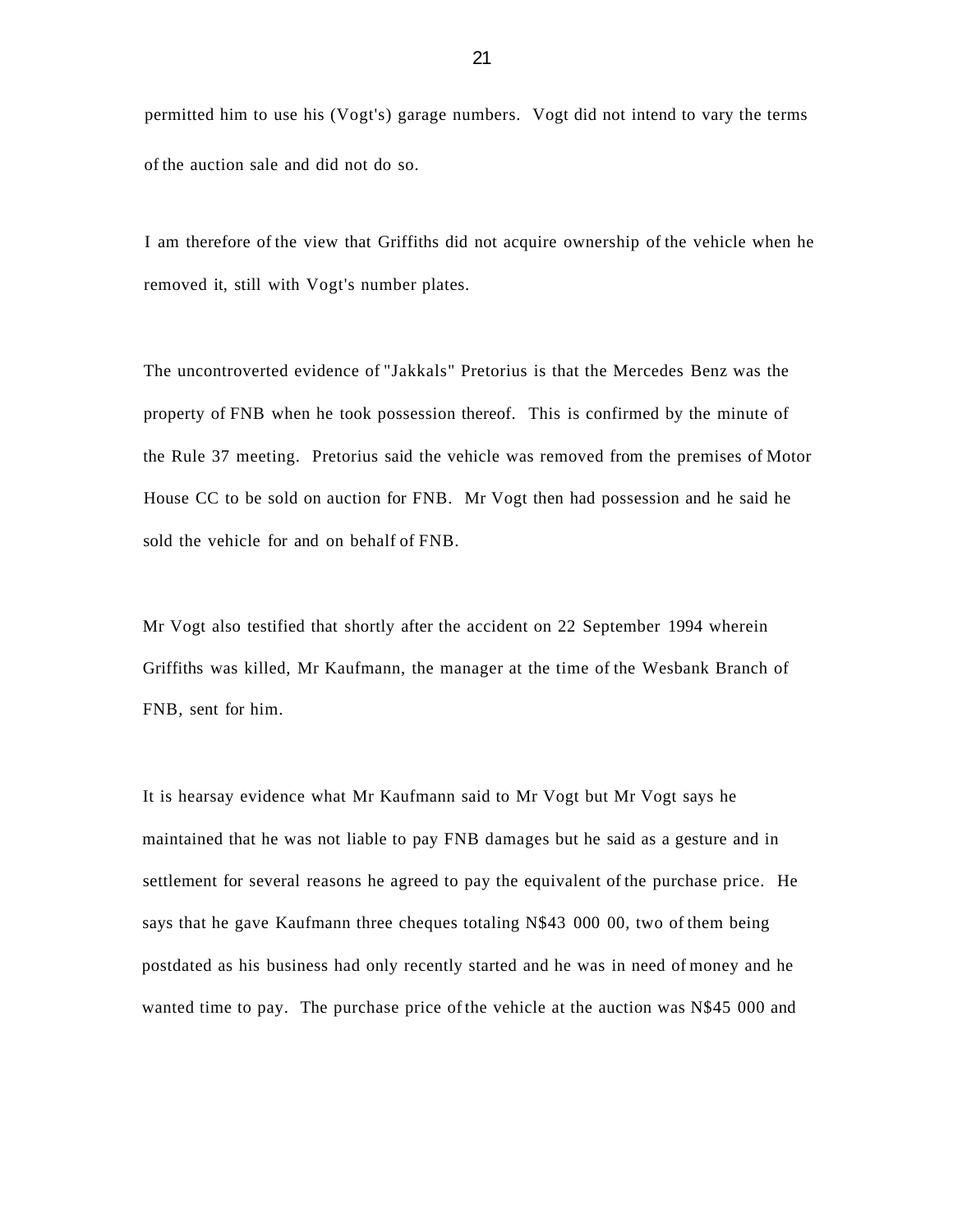Mr Vogt only paid N\$43 000 00. Mr Vogt said he received a reduction from Mr Kaufmann made on behalf of FNB.

It is only the owner who can reduce the price of an article unless his agent has specific or implied authority to do so. The fact that a reduced price was accepted by FNB, is certainly indicative that FNB was the owner.

"Where a number of independent circumstances point to the same conclusion, the cogency of such evidence increases according to a geometrical rather than arithmetical progression." (per Leon J in *New Zealand Construction Pty Ltd v Carpet Craft* 1976 (1) SA 345 at 350G)

In this case I have referred to the independent circumstances and all of them point to First National Bank Ltd as the owner of the vehicle which Plaintiffs husband drove when he was killed.

During the case I made the observation to counsel that neither the First National Bank nor anyone else other than the Motor Vehicle Accident Fund had been joined. Mr Muller responded by pointing out that relief is only being asked from the said Fund and that a judgment concerning ownership was necessary and competent. I accept this.

The Court was asked to make an order whichever way the judgment went, in respect of costs incurred not only for this stage but in the various steps up to this appearance. It was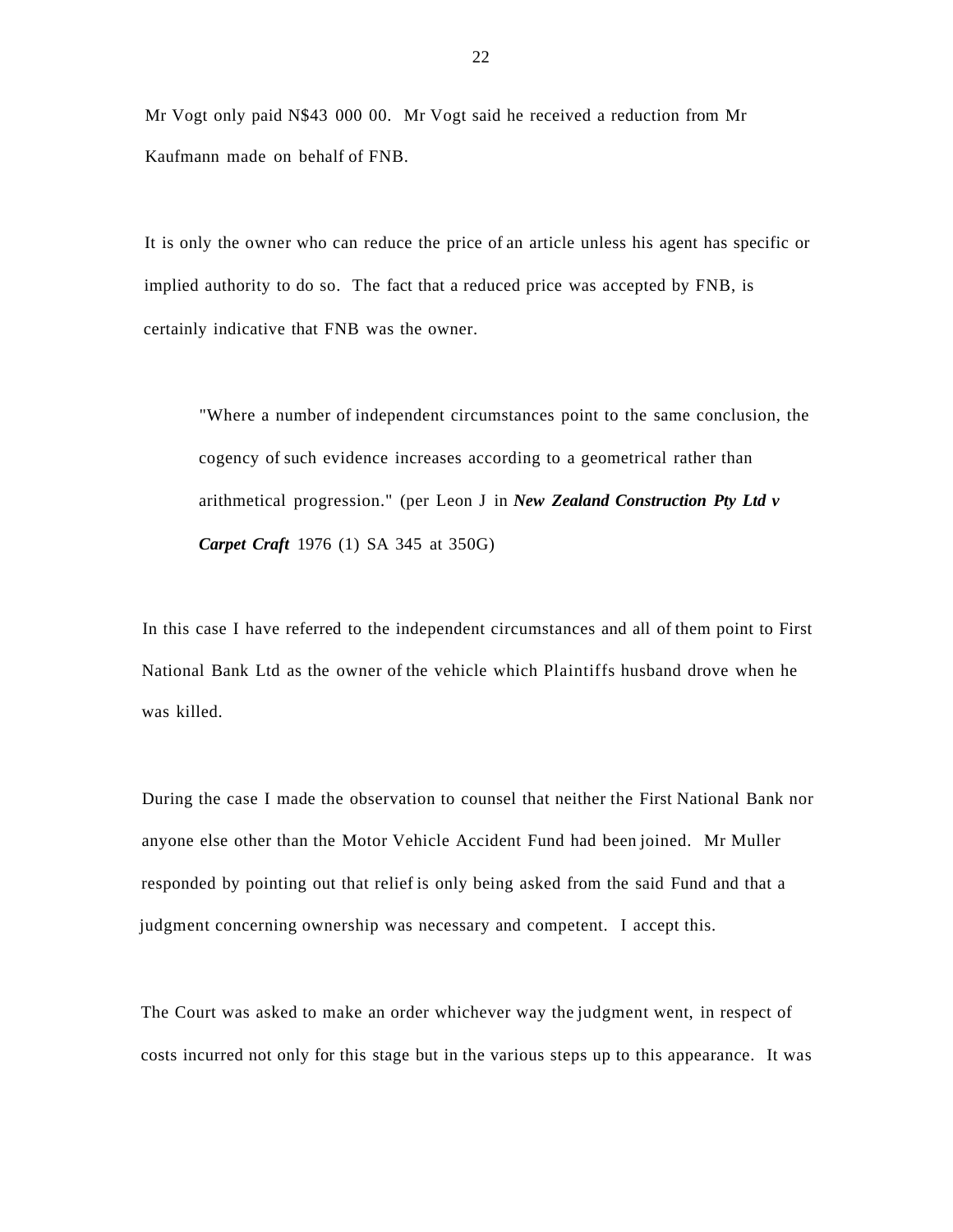thereupon agreed that when this judgment is given, the parties will address the Court as to costs in respect of the previous appearances. The judgment in respect of costs of all the other stages therefore stands over for decision after hearing counsel in respect thereof.

The order of this Court is therefore:-

- (a) Ownership of the Mercedes Benz 200, N36661W driven by Plaintiffs husband on 22 September 1994, when Plaintiffs husband was killed, vested at that time, in First National Bank Ltd., and First National Bank Ltd was the owner thereof as required by Act No. 30 of 1990,
- (b) Costs of this hearing to be paid by Defendant.

Where

23